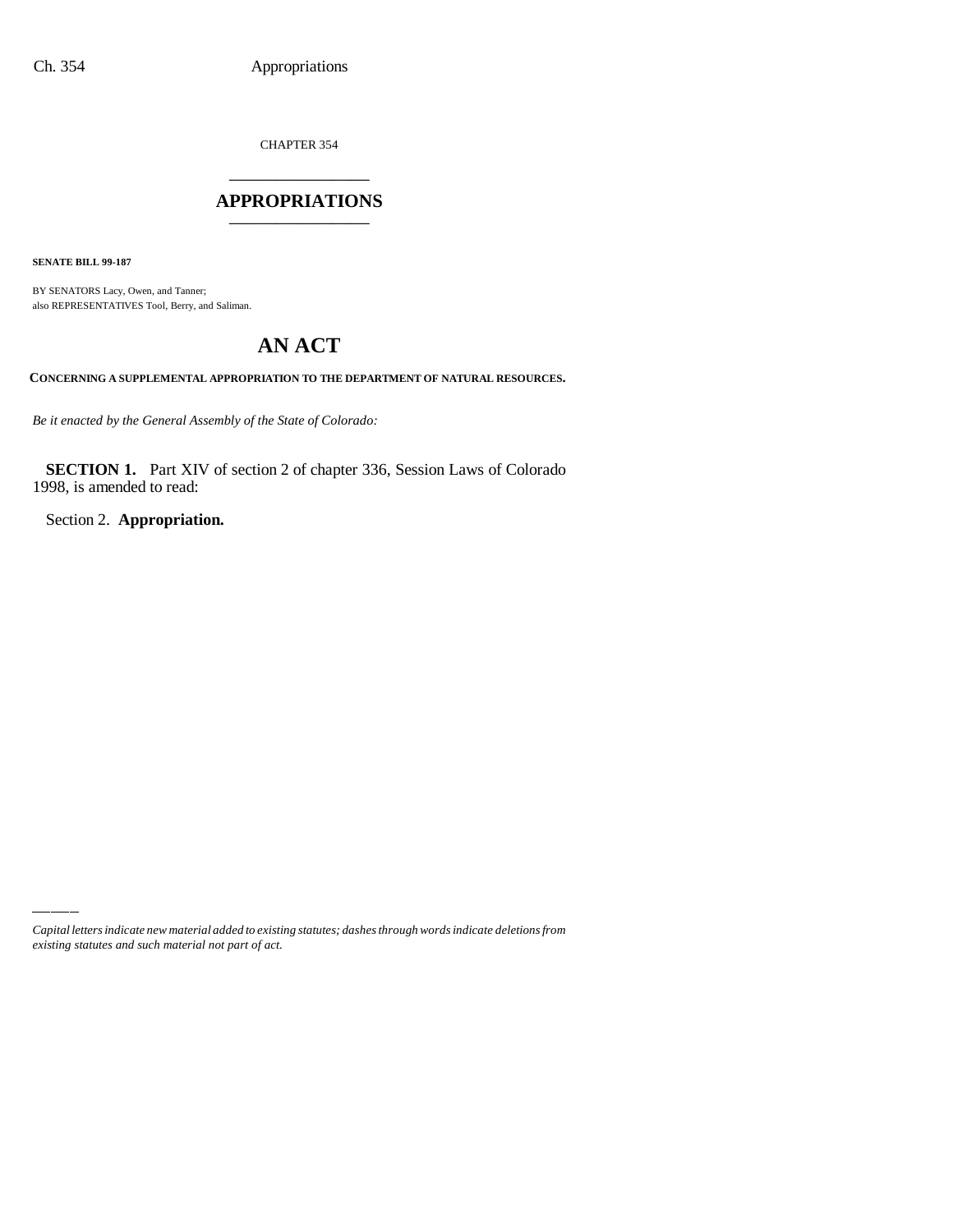|                                           |                   |              |                                 |                | APPROPRIATION FROM     |                      |                |
|-------------------------------------------|-------------------|--------------|---------------------------------|----------------|------------------------|----------------------|----------------|
|                                           |                   |              |                                 | <b>GENERAL</b> |                        | <b>CASH</b>          |                |
|                                           | <b>ITEM &amp;</b> |              | <b>GENERAL</b>                  | <b>FUND</b>    | <b>CASH</b>            | <b>FUNDS</b>         | <b>FEDERAL</b> |
|                                           | <b>SUBTOTAL</b>   | <b>TOTAL</b> | <b>FUND</b>                     | <b>EXEMPT</b>  | <b>FUNDS</b>           | <b>EXEMPT</b>        | <b>FUNDS</b>   |
|                                           | \$<br>\$          |              | \$                              | \$             | \$                     | \$                   | \$             |
|                                           |                   |              | <b>PART XIV</b>                 |                |                        |                      |                |
|                                           |                   |              | DEPARTMENT OF NATURAL RESOURCES |                |                        |                      |                |
| (1) EXECUTIVE DIRECTOR'S<br><b>OFFICE</b> |                   |              |                                 |                |                        |                      |                |
| (A) Administration                        |                   |              |                                 |                |                        |                      |                |
| <b>Personal Services</b>                  | 2,558,900         |              |                                 |                |                        | $2,558,900(T)^{a}$   |                |
|                                           |                   |              |                                 |                |                        | $(43.6$ FTE)         |                |
| Health, Life, and Dental                  | 2,979,657         |              | 1,055,823                       |                | 1,575,388 <sup>b</sup> | $243,242^{\circ}$    | 105,204        |
| Short-term Disability                     | H0,961            |              | 42,226                          |                | 56,472 <sup>b</sup>    | $10,001$ c           | 2,262          |
|                                           | 110,764           |              | 42,029                          |                |                        |                      |                |
| Salary Survey, Anniversary                |                   |              |                                 |                |                        |                      |                |
| Increases, and Shift                      |                   |              |                                 |                |                        |                      |                |
| Differential                              | 3,736,868         |              | 1,137,727                       |                | 1,921,894 <sup>b</sup> | $330,645^{\circ}$    | 346,602        |
| Workers' Compensation                     | 947,700           |              | 223,953                         |                | 684,434 <sup>b</sup>   | $25,562^{\circ}$     | 13,751         |
| <b>Operating Expenses</b>                 | 1,405,024         |              | 140,150                         |                | $1,086,638^b$          | $172,845^{\circ}$    | 5,391          |
| Legal Services for 36,772                 |                   |              |                                 |                |                        |                      |                |
| 38,149 hours                              | 1,805,858         |              | 912,150                         |                | 536,910 <sup>b</sup>   | 283,792 <sup>c</sup> | 73,006         |
|                                           | 1,873,475         |              |                                 |                | 604,527 <sup>b</sup>   |                      |                |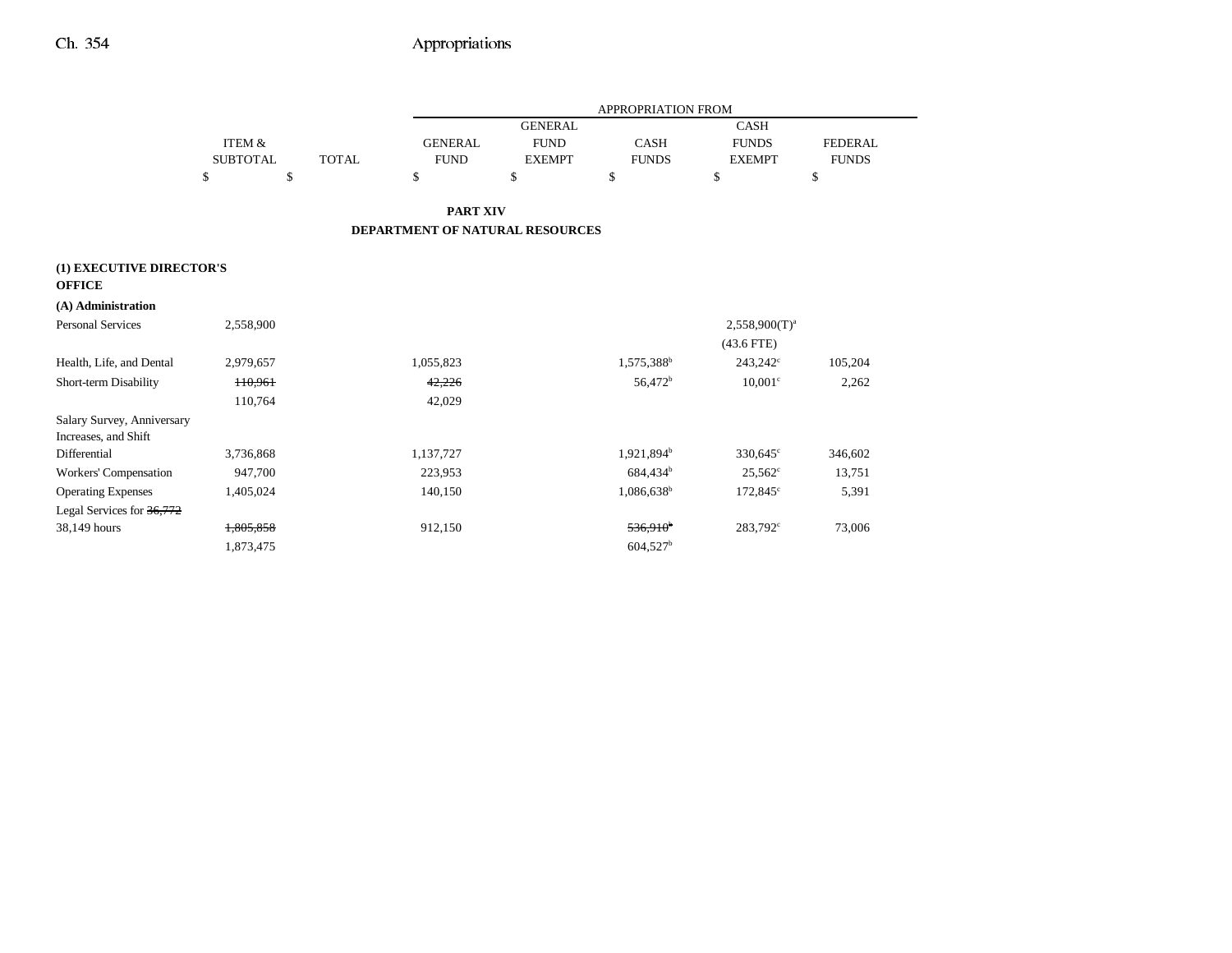### Payment to Risk

| <b>Management and Property</b> |  |  |
|--------------------------------|--|--|
|                                |  |  |

| $\sim$                        |            |           |                          |                        |        |
|-------------------------------|------------|-----------|--------------------------|------------------------|--------|
| Funds                         | 441,680    | 174,419   | $234,447$ <sup>b</sup>   | $26,274$ °             | 6,540  |
|                               | 397,190    | 156,851   | $210,831^b$              | $23.627^{\circ}$       | 5,881  |
| <b>Vehicle Lease Payments</b> | 2,653,454  | 1,204,082 | $1,349,306$ <sup>b</sup> | $27,862$ <sup>c</sup>  | 72,204 |
|                               | 2,719,450  | 1,227,975 | 1,388,499 <sup>b</sup>   | $28,646^{\circ}$       | 74,330 |
| <b>Leased Space</b>           | 482,253    | 312,273   | 150.309 <sup>b</sup>     | $13,162^{\circ}$       | 6,509  |
|                               | 519,340    | 349,360   |                          |                        |        |
| Capitol Complex Leased        |            |           |                          |                        |        |
| Space                         | 590,149    | 287,902   | $66,486$ <sup>b</sup>    | $164.642$ <sup>c</sup> | 71,119 |
|                               | 522,729    | 255,013   | 58,891 <sup>b</sup>      | 145.833c               | 62,992 |
|                               | 17,712,504 |           |                          |                        |        |
|                               | 17,771,097 |           |                          |                        |        |

<sup>a</sup> This amount shall be from statewide and departmental indirect cost recoveries.

b These amounts shall be from various sources of cash.

<sup>c</sup> Of these amounts, \$690,135 \$669,463 shall be from various sources of exempt cash and \$607,892(T) shall be from statewide and departmental indirect cost recoveries.

| (B) Information Technology Services       |           |         |                        |                   |        |
|-------------------------------------------|-----------|---------|------------------------|-------------------|--------|
| <b>Personal Services</b>                  | 940,298   |         |                        | $940,298(T)^a$    |        |
|                                           |           |         |                        | $(15.0$ FTE)      |        |
| <b>Operating Expenses</b>                 | 19,505    |         |                        | $19,505(T)^{a}$   |        |
| Purchase of Services from                 |           |         |                        |                   |        |
| Computer Center                           | 155,709   | 27,535  | 56,318 <sup>b</sup>    | $71,856^{\circ}$  |        |
| <b>Information Technology</b>             |           |         |                        |                   |        |
| Services Maintenance                      | 439,477   | 270,880 | 110.749 <sup>b</sup>   | $31.644^{\circ}$  | 26,204 |
| Technology Initiative <sup>139, 140</sup> | 1,195,390 |         | $818,495$ <sup>d</sup> | $376,895^{\circ}$ |        |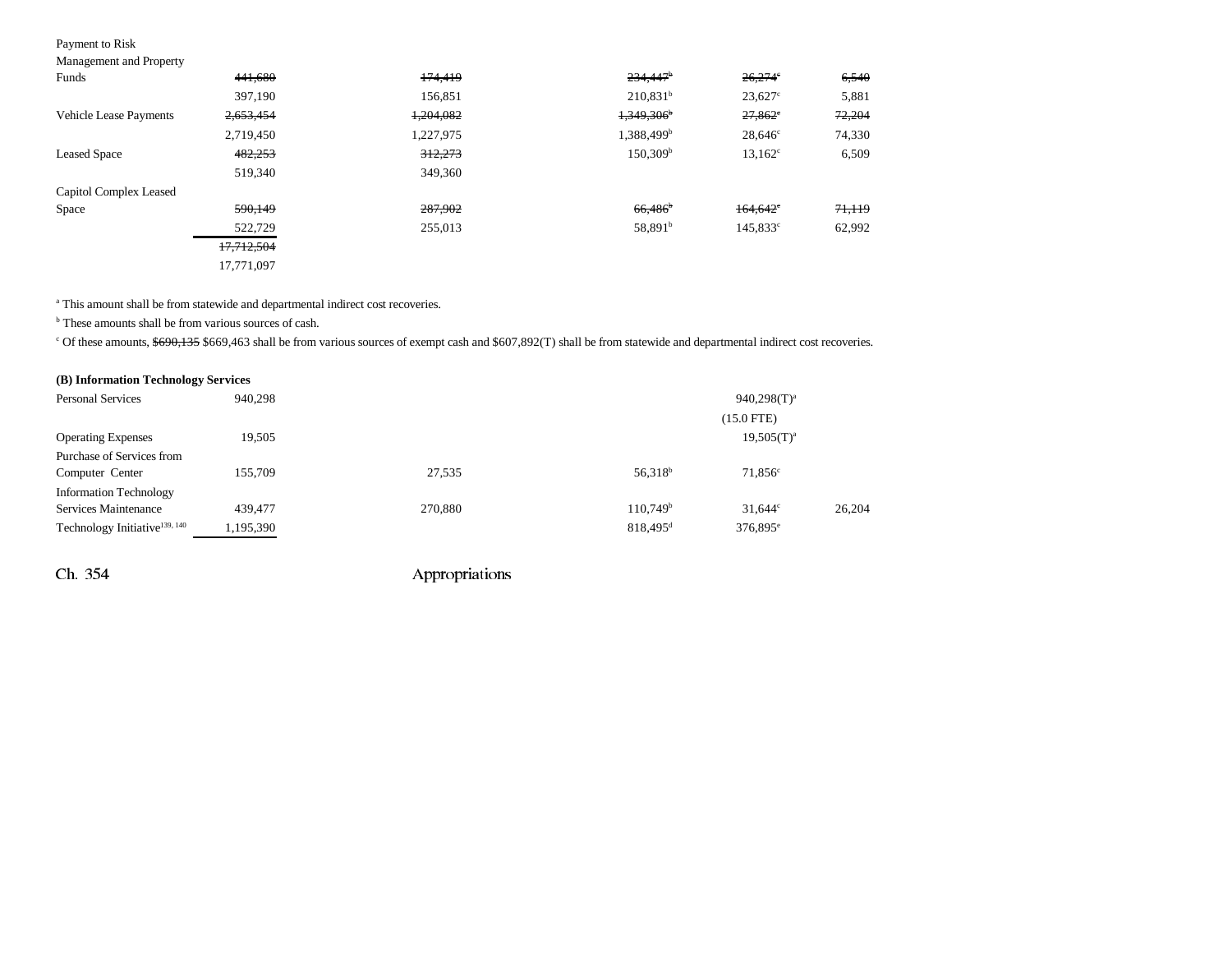|                 |              | <b>APPROPRIATION FROM</b> |               |              |               |              |  |
|-----------------|--------------|---------------------------|---------------|--------------|---------------|--------------|--|
|                 |              |                           | GENERAL       |              | CASH          |              |  |
| ITEM &          |              | <b>GENERAL</b>            | <b>FUND</b>   | CASH         | <b>FUNDS</b>  | FEDERAL      |  |
| <b>SUBTOTAL</b> | <b>TOTAL</b> | FUND                      | <b>EXEMPT</b> | <b>FUNDS</b> | <b>EXEMPT</b> | <b>FUNDS</b> |  |
| \$              |              |                           |               |              |               |              |  |

2,750,379

<sup>a</sup> These amounts shall be from statewide and departmental indirect cost recoveries.

<sup>b</sup> These amounts shall be from various sources of cash.

c Of these amounts, \$62,993 (T) shall be from statewide and departmental indirect cost recoveries and \$40,507 shall be from various sources of exempt cash.

<sup>d</sup> Of this amount \$641,600 shall be from the Operational Account of the Severance Tax Trust Fund and \$176,895 shall be from the Land Board Administration Fund.

e Of this amount, \$200,000 shall be from reserves in the Ground Water Management Fund and \$176,895 shall be from the Land Board Administration Fund and shall be derived from property sales.

| (C) Comprehensive<br><b>Environmental Response,</b>           |        |                 |
|---------------------------------------------------------------|--------|-----------------|
| <b>Compensation and</b>                                       |        |                 |
| Liability Act <sup>127</sup>                                  | 20,000 | $20,000(T)^{a}$ |
|                                                               |        |                 |
| <sup>a</sup> This amount shall be from the Department of Law. |        |                 |

**(D) EPA Wetlands Grant** 321,135 321,135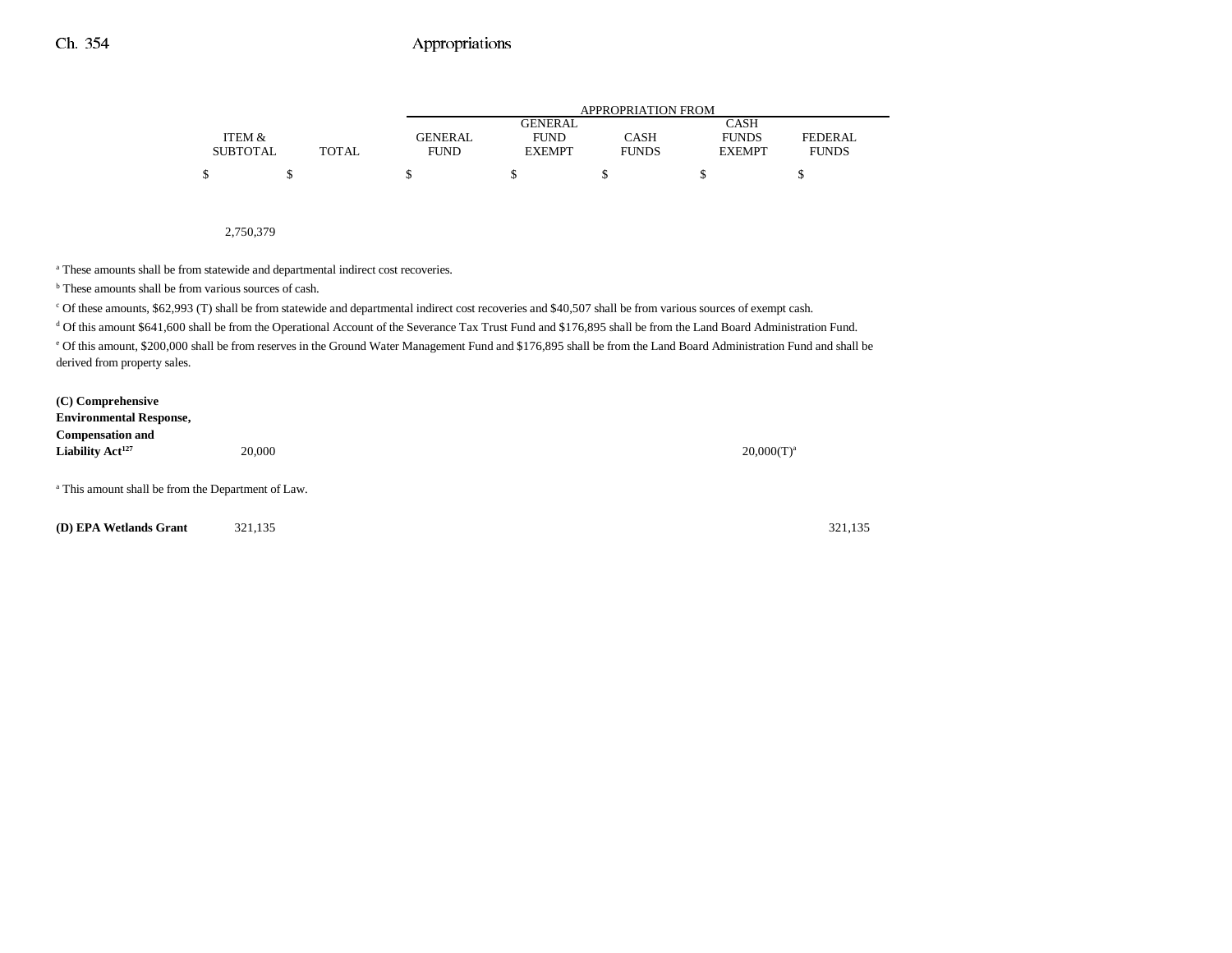| (E) Youth in Natural<br><b>Resources Program</b>                                               |              |             |                       |                        |
|------------------------------------------------------------------------------------------------|--------------|-------------|-----------------------|------------------------|
| Program Administration                                                                         | 99,360       | 96,292      |                       | $3,068^a$              |
|                                                                                                |              | $(2.0$ FTE) |                       |                        |
|                                                                                                |              |             |                       |                        |
| <b>Crew Operating Costs</b>                                                                    | 84,480       |             |                       | $84,480(T)^a$          |
|                                                                                                | 183,840      |             |                       |                        |
| <sup>a</sup> This amount shall be from various sources transferred from within the Department. |              |             |                       |                        |
| (F) Metadata                                                                                   |              |             |                       |                        |
| Clearinghouse                                                                                  | 26,372       |             |                       | $26,372(T)^a$          |
| <sup>a</sup> This amount shall be from various sources transferred from within the Department. |              |             |                       |                        |
|                                                                                                | 21,014,230   |             |                       |                        |
|                                                                                                | 21,072,823   |             |                       |                        |
| (2) MINERALS AND GEOLOGY                                                                       |              |             |                       |                        |
| (A) Coal Land Reclamation                                                                      |              |             |                       |                        |
| Program Expenses <sup>141</sup>                                                                | 1,694,212    | 288,016(M)  | $67,768(H)^a$         | 1,338,428 <sup>b</sup> |
|                                                                                                | $(25.0$ FTE) |             |                       |                        |
| Coal Program Support                                                                           | 36,517       |             | $36,517$ <sup>a</sup> |                        |
| <b>Environmental Remediation</b>                                                               |              |             |                       |                        |
| Projects <sup>142</sup>                                                                        | 190,000      |             | $190,000^a$           |                        |
| <b>Indirect Cost Assessment</b>                                                                | 202,758      |             | 48,359 <sup>c</sup>   | 154,399 <sup>d</sup>   |
|                                                                                                | 2,123,487    |             |                       |                        |
|                                                                                                |              |             |                       |                        |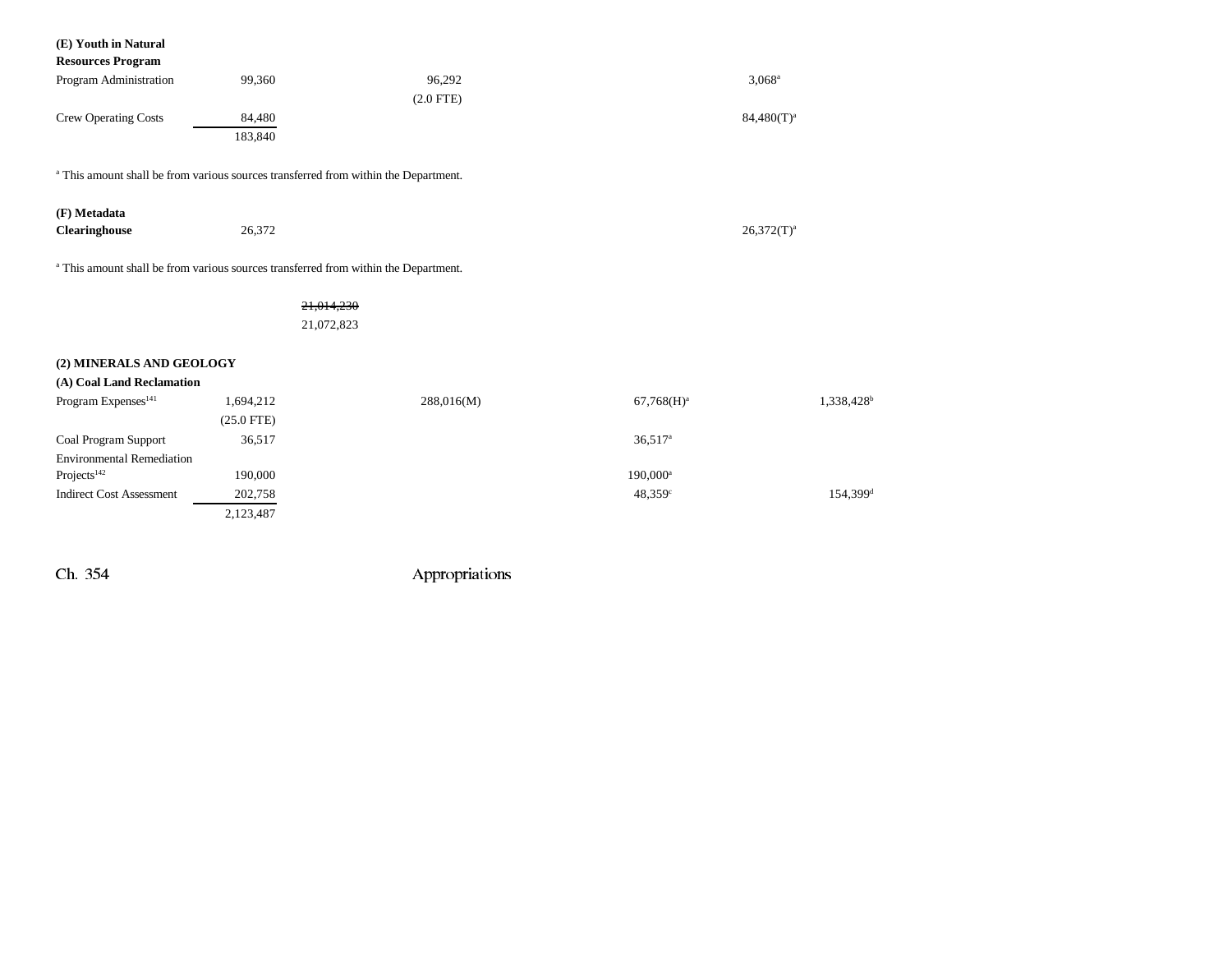|                 |       | APPROPRIATION FROM |               |              |               |                |  |  |
|-----------------|-------|--------------------|---------------|--------------|---------------|----------------|--|--|
|                 |       |                    | GENERAL.      |              | CASH          |                |  |  |
| ITEM &          |       | <b>GENERAL</b>     | <b>FUND</b>   | CASH         | <b>FUNDS</b>  | <b>FEDERAL</b> |  |  |
| <b>SUBTOTAL</b> | TOTAL | <b>FUND</b>        | <b>EXEMPT</b> | <b>FUNDS</b> | <b>EXEMPT</b> | <b>FUNDS</b>   |  |  |
|                 |       |                    |               |              |               |                |  |  |

a These amounts shall be from the Operational Account of the Severance Tax Trust Fund.

 $^{\rm b}$  This amount shall be from the Office of Surface Mining.

c Of this amount, \$41,333 shall be from the Mined Land Reclamation Fund, \$6,388 shall be from the Operational Account of the Severance Tax Trust Fund, and \$638 shall be from fees.

d This amount shall be from the Office of Surface Mining and the Mine Safety and Health Administration.

| (B) Inactive Mines                   |                |         |                  |         |
|--------------------------------------|----------------|---------|------------------|---------|
| Program Costs                        | 553,869        |         |                  |         |
|                                      | $(12.6$ FTE)   |         |                  |         |
| Mine Site Reclamation <sup>143</sup> | 200,000        |         |                  |         |
| <b>Abandoned Mine Safety</b>         | 111,665        |         |                  |         |
|                                      | $(0.2$ FTE $)$ |         |                  |         |
|                                      | 865,534        | 111,665 | $80,000^{\rm a}$ | 673,869 |

a This amount shall be from the Operational Account of the Severance Tax Trust Fund.

#### **(C) Minerals**

Personal Services 1,405,428 (22.9 FTE)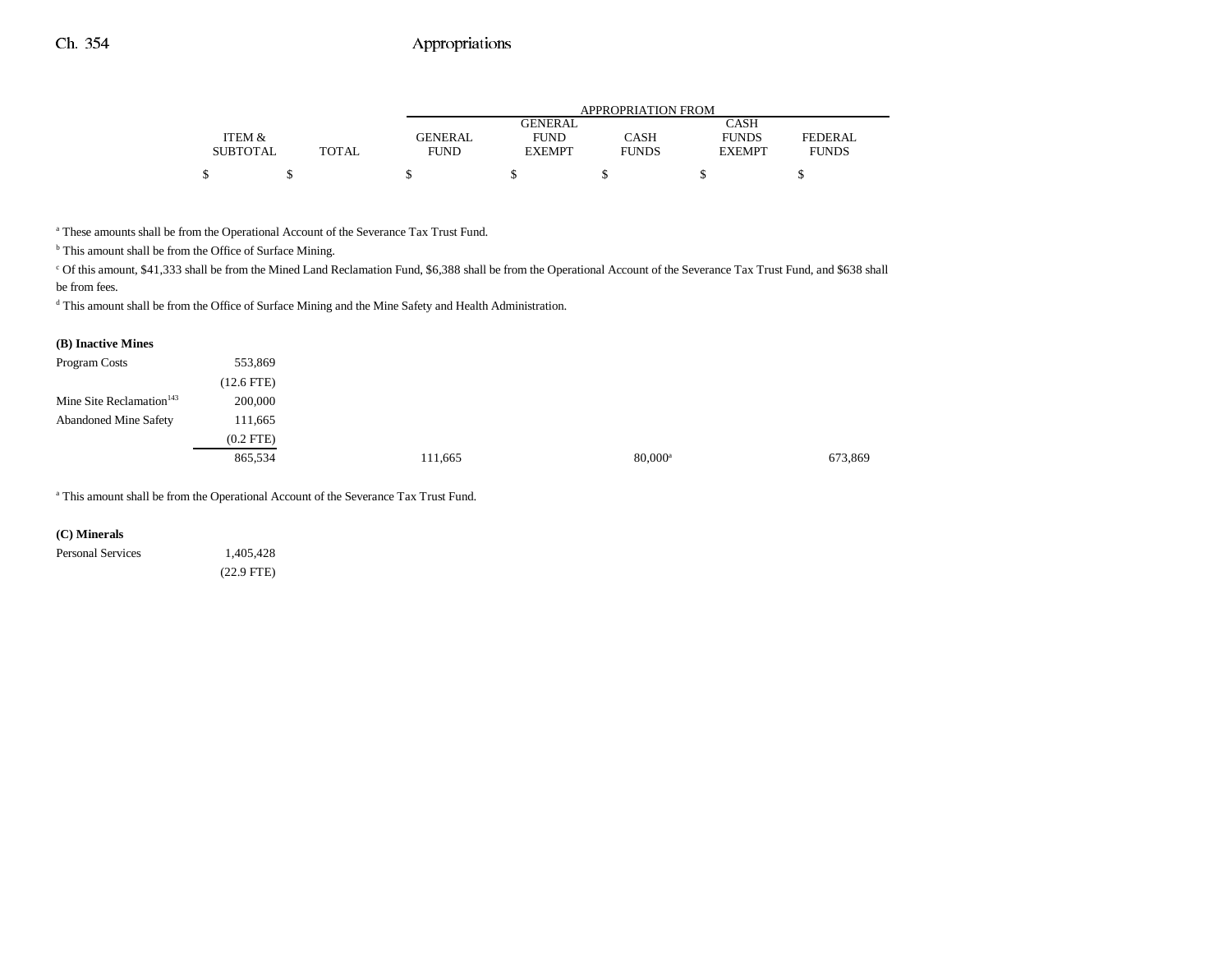| <b>Operating Expenses</b> | 124,099   |         |                      |                     |
|---------------------------|-----------|---------|----------------------|---------------------|
|                           | 1,529,527 | 625,698 | 873.831 <sup>a</sup> | 29,998 <sup>b</sup> |

<sup>a</sup> Of this amount, \$844,122 shall be from the Mined Land Reclamation Fund and \$29,709 shall be from the Operational Account of the Severance Tax Trust Fund. <sup>b</sup> This amount shall be from reserves in the Mined Land Reclamation Fund.

| (D) Mines Program                                                                                                                                 |             |                                                                                                                                              |                       |                      |
|---------------------------------------------------------------------------------------------------------------------------------------------------|-------------|----------------------------------------------------------------------------------------------------------------------------------------------|-----------------------|----------------------|
| Colorado and Federal Mine                                                                                                                         |             |                                                                                                                                              |                       |                      |
| Safety Program                                                                                                                                    | 343,700     | 120,079                                                                                                                                      | $47,341$ <sup>a</sup> | 176,280              |
|                                                                                                                                                   |             | $(1.0$ FTE)                                                                                                                                  | $(0.7$ FTE $)$        | $(3.3$ FTE)          |
| <b>Blaster Certification</b>                                                                                                                      |             |                                                                                                                                              |                       |                      |
| Program <sup>141</sup>                                                                                                                            | 100,652     | 17,111(M)                                                                                                                                    | 4,026(H) <sup>b</sup> | 79,515               |
|                                                                                                                                                   | $(1.0$ FTE) |                                                                                                                                              |                       |                      |
|                                                                                                                                                   | 444,352     |                                                                                                                                              |                       |                      |
| <sup>b</sup> This amount shall be from the Operational Account of the Severance Tax Trust Fund.<br>(E) Emergency Response<br>Costs <sup>144</sup> |             | <sup>a</sup> Of this amount, \$30,762 shall be from the Operational Account of the Severance Tax Trust Fund and \$16,579 shall be from fees. |                       |                      |
|                                                                                                                                                   | 800,000     |                                                                                                                                              | $302,000^{\rm a}$     | 498,000 <sup>b</sup> |
| <sup>a</sup> This amount shall be from the Operational Account of the Severance Tax Trust Fund.                                                   |             | <sup>b</sup> This amount shall be from reserves in the Emergency Response Cash Fund created under Section 34-32-122, C.R.S.                  |                       |                      |
|                                                                                                                                                   | 5,762,900   |                                                                                                                                              |                       |                      |
| (3) GEOLOGICAL SURVEY                                                                                                                             |             |                                                                                                                                              |                       |                      |
| Ch. 354                                                                                                                                           |             | Appropriations                                                                                                                               |                       |                      |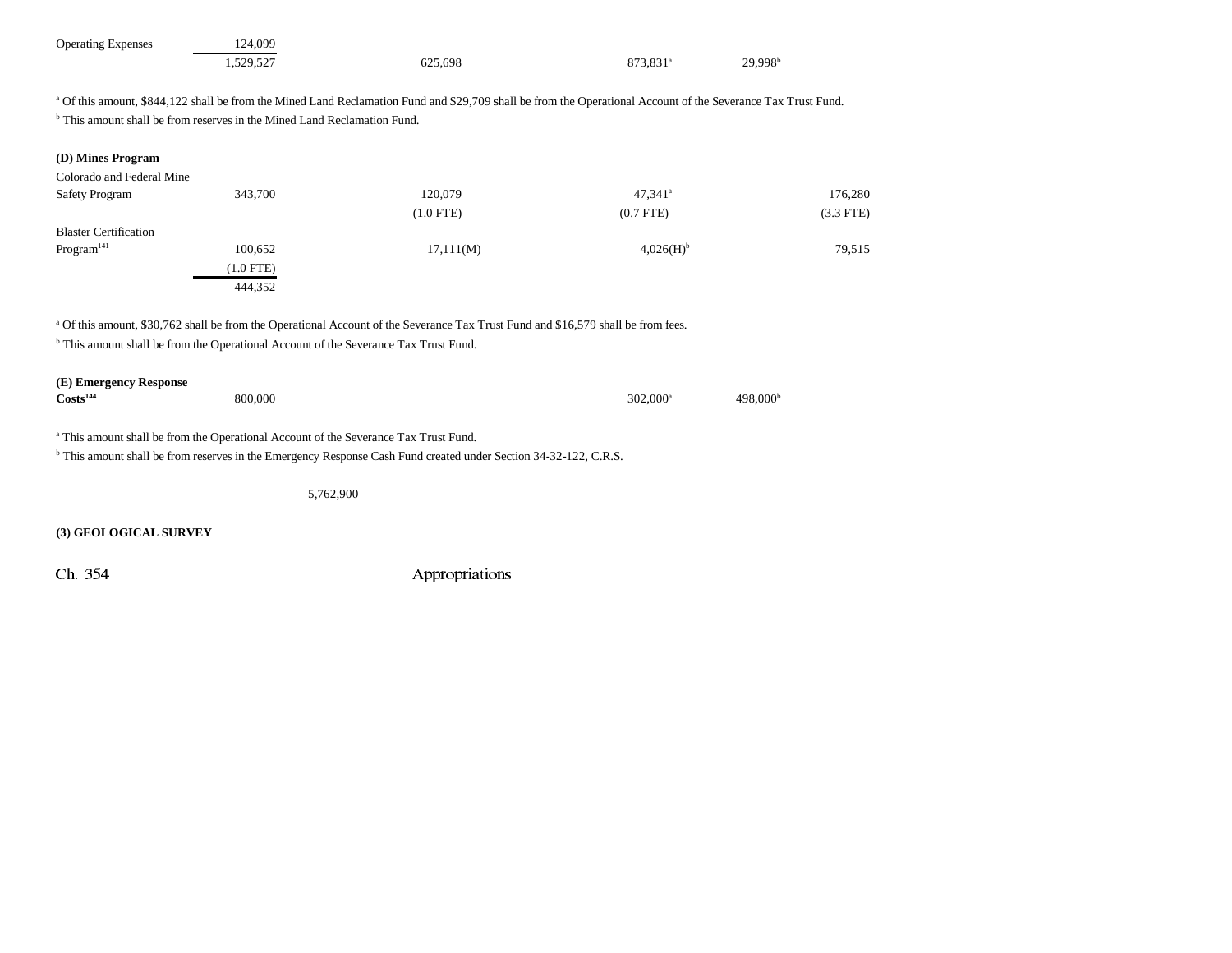|                                    |                                      |              |                               |                                                | APPROPRIATION FROM          |                                              |                                |
|------------------------------------|--------------------------------------|--------------|-------------------------------|------------------------------------------------|-----------------------------|----------------------------------------------|--------------------------------|
|                                    | <b>ITEM &amp;</b><br><b>SUBTOTAL</b> | <b>TOTAL</b> | <b>GENERAL</b><br><b>FUND</b> | <b>GENERAL</b><br><b>FUND</b><br><b>EXEMPT</b> | <b>CASH</b><br><b>FUNDS</b> | <b>CASH</b><br><b>FUNDS</b><br><b>EXEMPT</b> | <b>FEDERAL</b><br><b>FUNDS</b> |
|                                    | \$                                   | \$           | \$                            | \$                                             | \$                          | \$                                           | \$                             |
|                                    |                                      |              |                               |                                                |                             |                                              |                                |
| General Fund Programs              | 412,253                              |              | 412,253                       |                                                |                             |                                              |                                |
|                                    |                                      |              | $(4.6$ FTE)                   |                                                |                             |                                              |                                |
| Cash Funds Programs                | 1,804,773                            |              |                               |                                                | 1,149,099 <sup>a</sup>      | $655,674(T)$ <sup>b</sup>                    |                                |
|                                    |                                      |              |                               |                                                | $(10.6$ FTE)                | $(6.0$ FTE)                                  |                                |
| Minerals and Fuel Survey           | 110,113                              |              |                               |                                                | $110,113^{\circ}$           |                                              |                                |
|                                    |                                      |              |                               |                                                | $(1.0$ FTE)                 |                                              |                                |
| Geological Survey                  |                                      |              |                               |                                                |                             |                                              |                                |
| Mapping                            | 166,793                              |              | 83,396(M)                     |                                                |                             |                                              | 83,397                         |
|                                    |                                      |              | $(1.2$ FTE)                   |                                                |                             |                                              | $(1.3$ FTE)                    |
| <b>LA PLATA COUNTY</b>             |                                      |              |                               |                                                |                             |                                              |                                |
| GEOLOGICAL MAPPING <sup>144a</sup> | 50,000                               |              |                               |                                                | $50,000$ <sup>f</sup>       |                                              |                                |
| Colorado Avalanche                 |                                      |              |                               |                                                |                             |                                              |                                |
| <b>Information Center</b>          | 414,394                              |              |                               |                                                | $4,800$ <sup>d</sup>        | 335,266 <sup>e</sup>                         | 74,328                         |
|                                    |                                      |              |                               |                                                |                             | $(5.3$ FTE)                                  | $(2.0$ FTE)                    |
| Federal Funded Programs            | 400,903                              |              |                               |                                                |                             |                                              | 400,903                        |
|                                    |                                      |              |                               |                                                |                             |                                              | $(5.0$ FTE)                    |
| <b>Indirect Cost</b>               |                                      |              |                               |                                                |                             |                                              |                                |
| Assessment                         | 26,292                               |              |                               |                                                |                             |                                              | 26,292                         |
|                                    |                                      | 3,335,521    |                               |                                                |                             |                                              |                                |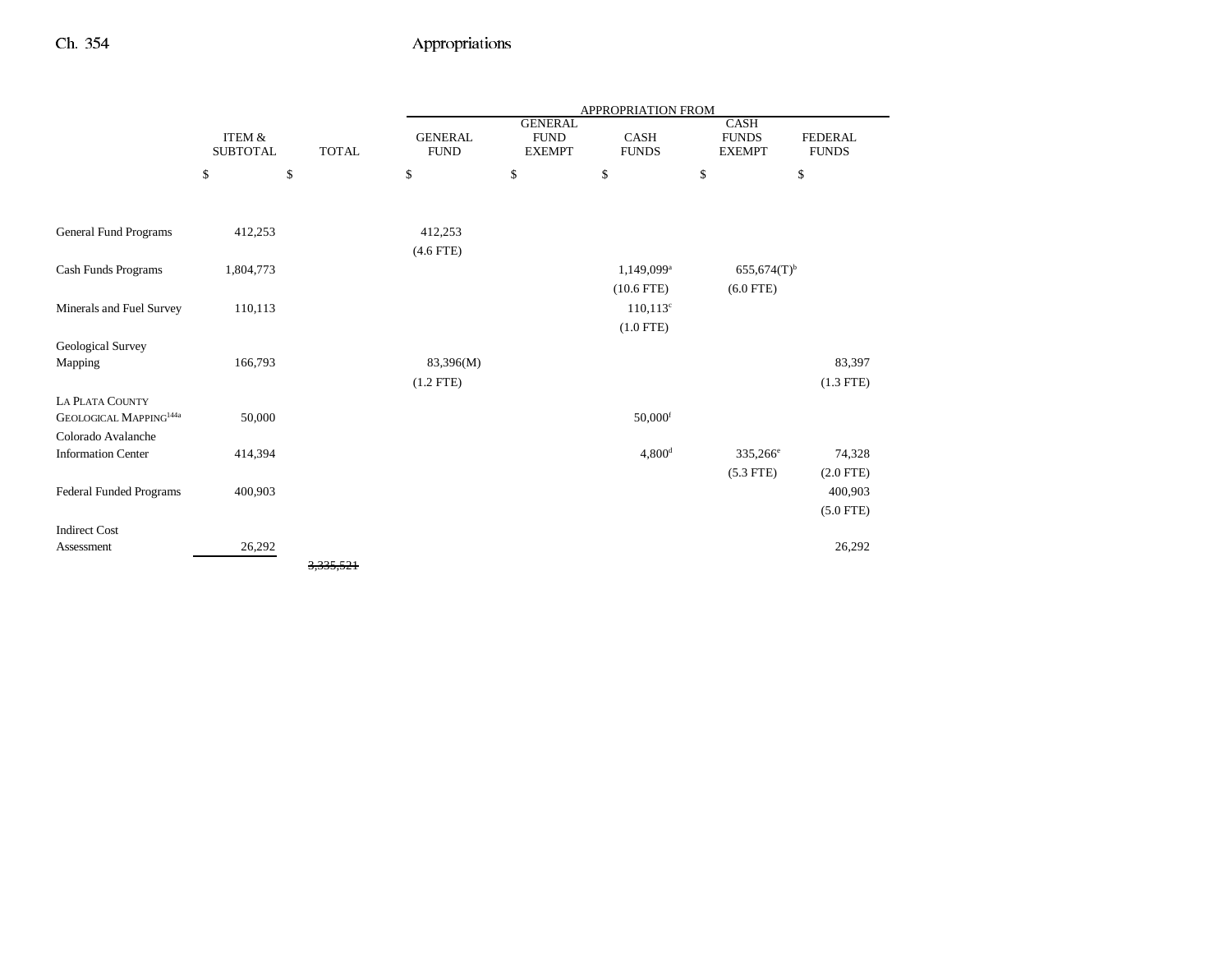3,385,521

a Of this amount, \$409,099 shall be from fees and \$740,000 shall be from the Operational Account of the Severance Tax Trust Fund.

<sup>b</sup> This amount shall be from the Department of Transportation and other state agencies.

c Of this amount, \$88,090 shall be from the Operational Account of the Severance Tax Trust Fund and \$22,023 (T) shall be from the Land Board Trust Administration Fund.

<sup>d</sup> Of this amount, \$2,000 shall be from the Snowmobile Fund and \$2,800 shall be from the sale of avalanche products.

e Of this amount, \$61,266 shall be from grants and donations from various sources and \$274,000(T) shall be from the Colorado Department of Transportation.

f This amount shall be from the Operational Account of the Severance Tax Trust Fund.

#### **(4) OIL AND GAS CONSERVATION COMMISSION**

| <b>Personal Services</b>            | 1,552,862       | 1,549,928 <sup>a</sup> | 2,934                  |
|-------------------------------------|-----------------|------------------------|------------------------|
|                                     | $(28.0$ FTE $)$ |                        |                        |
| <b>Operating Expenses</b>           | 179,352         | $179,352^b$            |                        |
| Document Filing System              | 2,100           | $2,100^{\circ}$        |                        |
| Printing Revolving Fund             | 13,721          | $13,721$ <sup>d</sup>  |                        |
| <b>Indirect Cost Assessment</b>     | 156,644         | $151,602^e$            | 5,042                  |
| Mineral Audits                      | 1,200           | $1,200^e$              |                        |
| Underground Injection               |                 |                        |                        |
| Program                             | 100,784         |                        | 100,784                |
|                                     |                 |                        | $(2.0$ FTE)            |
| Accelerated Drilling <sup>145</sup> | 220,076         | 220,076 <sup>f</sup>   |                        |
|                                     | $(5.0$ FTE $)$  |                        |                        |
| Well Reclamation and                |                 |                        |                        |
| Plugging and Abandonment            | 220,000         | $56,000^{\circ}$       | $164,000$ <sup>s</sup> |
| <b>Environmental Assistance</b>     |                 |                        |                        |
| Projects                            | 180,000         | $16,000$ c             | $164,000$ <sup>s</sup> |
|                                     |                 |                        |                        |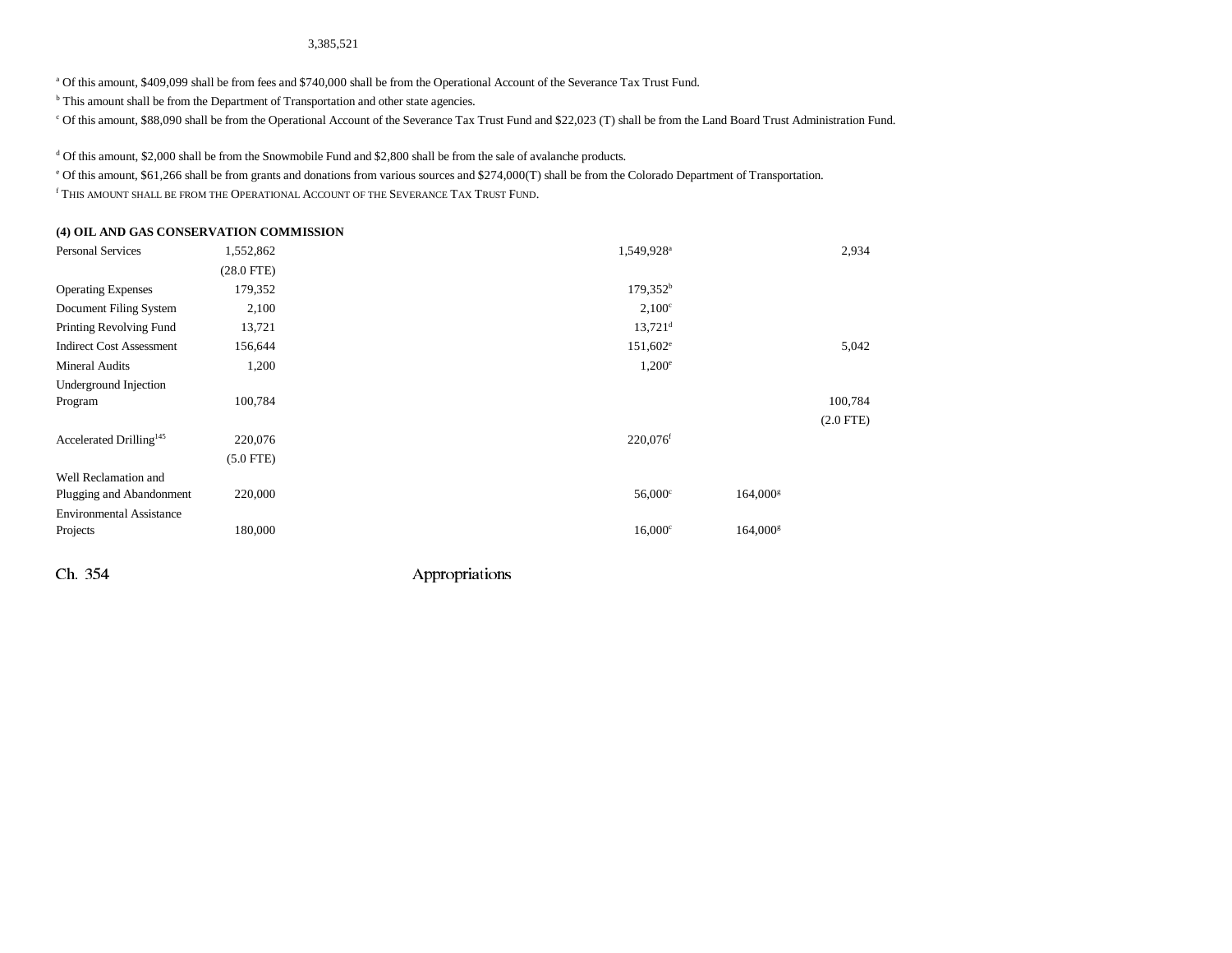|                             |                           |              | APPROPRIATION FROM            |                              |                             |                               |                                |
|-----------------------------|---------------------------|--------------|-------------------------------|------------------------------|-----------------------------|-------------------------------|--------------------------------|
|                             |                           |              |                               | <b>GENERAL</b>               |                             | <b>CASH</b>                   |                                |
|                             | ITEM &<br><b>SUBTOTAL</b> | <b>TOTAL</b> | <b>GENERAL</b><br><b>FUND</b> | <b>FUND</b><br><b>EXEMPT</b> | <b>CASH</b><br><b>FUNDS</b> | <b>FUNDS</b><br><b>EXEMPT</b> | <b>FEDERAL</b><br><b>FUNDS</b> |
|                             |                           |              |                               |                              |                             |                               |                                |
|                             | \$                        | \$           | \$                            | \$                           | \$                          | \$                            | \$                             |
|                             |                           |              |                               |                              |                             |                               |                                |
|                             |                           |              |                               |                              |                             |                               |                                |
| LA PLATA COUNTY COAL        |                           |              |                               |                              |                             |                               |                                |
| <b>BED METHANE PROJECT</b>  | 88,000                    |              |                               |                              | $88,000^\circ$              |                               |                                |
| <b>NORTH WASHINGTON</b>     |                           |              |                               |                              |                             |                               |                                |
| <b>WATER WELL</b>           |                           |              |                               |                              |                             |                               |                                |
| <b>REPLACEMENT</b>          | 140,000                   |              |                               |                              | $115,072^{\circ}$           | $24,928$ <sup>h</sup>         |                                |
| Geographic Information      |                           |              |                               |                              |                             |                               |                                |
| Systems <sup>146</sup>      | 80,080                    |              |                               |                              | $80,080^\circ$              |                               |                                |
| <b>Resource Development</b> |                           |              |                               |                              |                             |                               |                                |
| Promotion                   | 40,000                    |              |                               |                              | $40,000^\circ$              |                               |                                |
|                             |                           | 2,746,819    |                               |                              |                             |                               |                                |
|                             |                           | 2,974,819    |                               |                              |                             |                               |                                |

a Of this amount, \$1,224,888 shall be from the Oil and Gas Conservation Fund and \$325,040 shall be from the Operational Account of the Severance Tax Trust Fund.

b Of this amount, \$168,180 shall be from the Operational Account of the Severance Tax Trust Fund and \$11,172 shall be from the Oil and Gas Conservation Fund.

<sup>c</sup> This amount THESE AMOUNTS shall be from the Operational Account of the Severance Tax Trust Fund.

d This amount shall be from the sale of publications.

e These amounts shall be from the Oil and Gas Conservation Fund.

f Of this amount, \$132,076 shall be from the Oil and Gas Conservation Fund and \$88,000 shall be from the Operational Account of the Severance Tax Trust Fund.

<sup>g</sup> These amounts shall be from reserves in the Environmental Response Fund.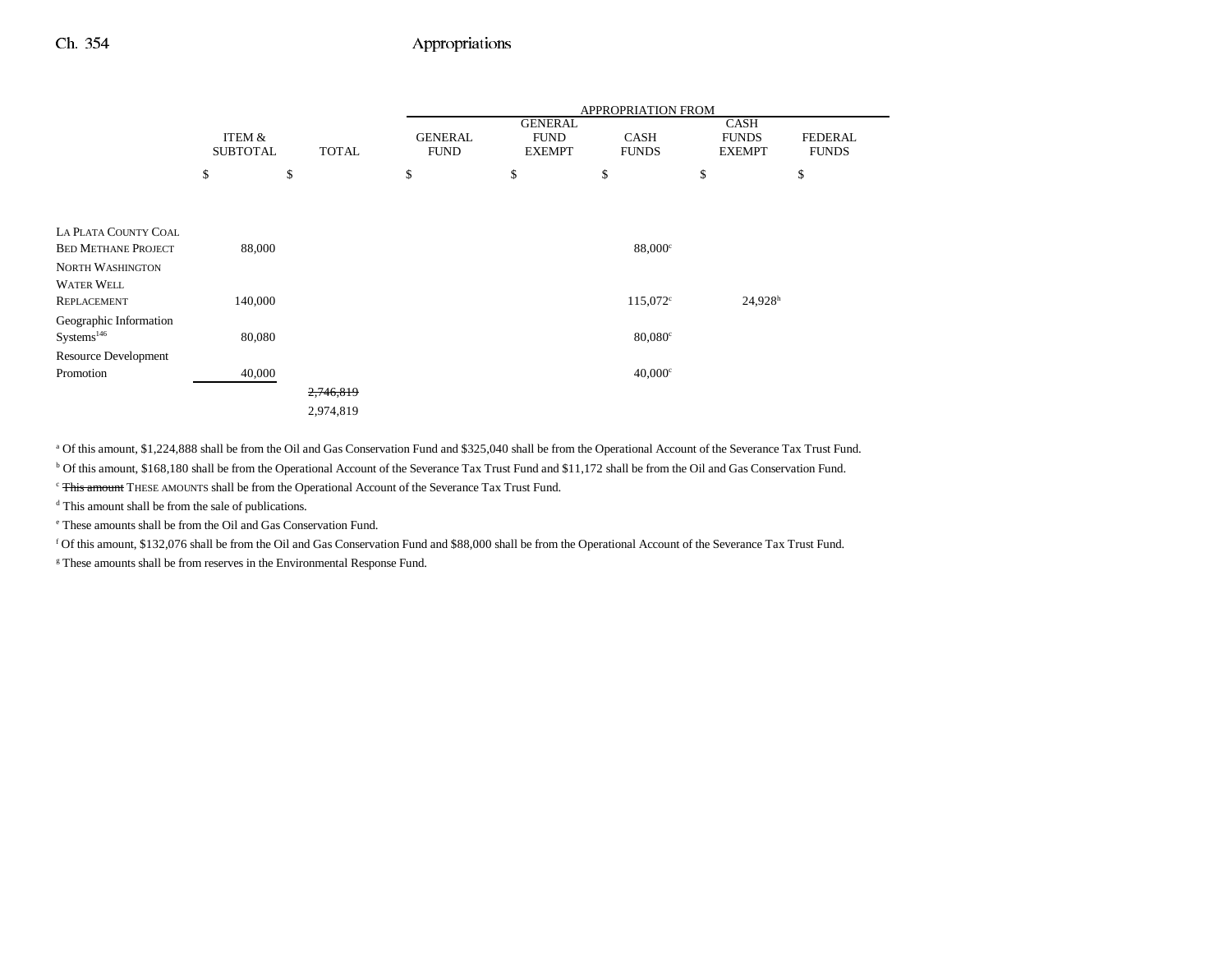h THIS AMOUNT SHALL BE FROM DAMAGE AWARDS.

#### **(5) STATE BOARD OF LAND COMMISSIONERS**

| <b>Personal Services</b>        | 1,422,976    |           | 711,488 <sup>a</sup>  | 711,488 <sup>b</sup> |
|---------------------------------|--------------|-----------|-----------------------|----------------------|
|                                 | $(29.0$ FTE) |           |                       |                      |
| <b>Operating Expenses</b>       | 78,654       |           | $39,327$ <sup>a</sup> | 39,327 <sup>b</sup>  |
| <b>Mineral Audits</b>           | 41,314       |           | $20,657$ <sup>a</sup> | $20,657^b$           |
| Land and Water                  |              |           |                       |                      |
| Management Fund                 | 75,000       |           | $75,000^{\circ}$      |                      |
| Timber Sales Management         | 10,000       |           | $5,000^{\rm a}$       | 5,000 <sup>b</sup>   |
| <b>Indirect Cost Assessment</b> | 109,810      |           | 54,905 <sup>a</sup>   | 54,905 <sup>b</sup>  |
| <b>State Trust Land</b>         |              |           |                       |                      |
| Evaluations                     | 219,750      |           | 109,875 <sup>a</sup>  | $109.875^{b}$        |
|                                 |              | 1.957.504 |                       |                      |

a These amounts shall be from the Land Board Trust Administration Fund.

b These amounts shall be from the Land Board Trust Administration Fund and are derived from property sales.

 $^\mathrm{c}$  This amount shall be from the Land and Water Management Fund.

### **(6) PARKS AND OUTDOOR RECREATION**

### **(A) Established State Parks**<sup>148</sup>

| <b>Personal Services</b>  | 9,309,175   | 3,240,157 | 5,315,842 <sup>a</sup> | $720.245^{\rm b}$ | $32,931^{\circ}$ |
|---------------------------|-------------|-----------|------------------------|-------------------|------------------|
|                           | (177.2 FTE) |           |                        |                   |                  |
| <b>Operating Expenses</b> | 2,179,305   |           | 2,179,305 <sup>*</sup> |                   |                  |
|                           | 2,212,997   | 15,192    | 2,197,805 <sup>a</sup> |                   |                  |
| <b>Utilities</b>          | 723,118     |           | 723,118 <sup>a</sup>   |                   |                  |
| Seasonal Work Program     | 3,761,013   |           | $3,761,013^a$          |                   |                  |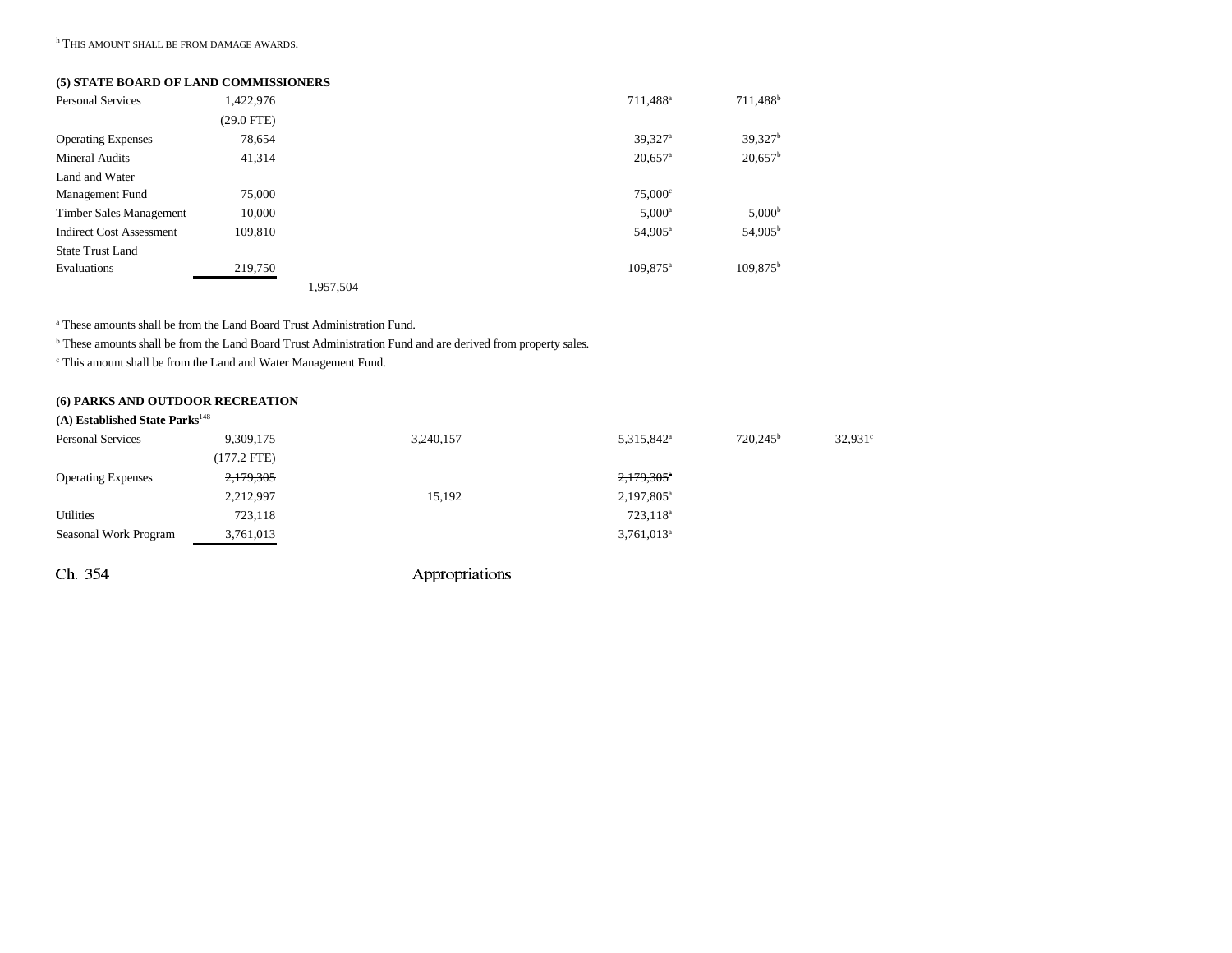|                 |              | APPROPRIATION FROM |                |              |               |                |
|-----------------|--------------|--------------------|----------------|--------------|---------------|----------------|
|                 |              |                    | <b>GENERAL</b> |              | <b>CASH</b>   |                |
| ITEM &          |              | <b>GENERAL</b>     | <b>FUND</b>    | <b>CASH</b>  | <b>FUNDS</b>  | <b>FEDERAL</b> |
| <b>SUBTOTAL</b> | <b>TOTAL</b> | <b>FUND</b>        | <b>EXEMPT</b>  | <b>FUNDS</b> | <b>EXEMPT</b> | <b>FUNDS</b>   |
|                 |              |                    |                |              | S             |                |
|                 |              |                    |                |              |               |                |

15,972,611

16,006,303

<sup>a</sup> These amounts shall be from the Parks and Outdoor Recreation Cash Fund. These amounts may be offset with federal funds for the net operating deficit of Paonia, Vega, Rifle Gap, Crawford, and Navajo State parks available pursuant to a cost-sharing agreement with the United States Bureau of Reclamation. Of this amount, \$10,566 shall be for State Patrol dispatch.

<sup>b</sup> Of this amount, \$505,806 shall be from Lottery proceeds, including reserves from prior years, and is shown for informational purposes only, \$169,439 shall be from the Land Board Internal Improvement Trust Fund and Saline Trust Fund, and \$45,000 shall be from the Snowmobile Fund.

c This amount reflects various federal grants, and is shown for informational purposes only.

| (B) New State Parks       |             |         |                        |                   |
|---------------------------|-------------|---------|------------------------|-------------------|
| <b>Personal Services</b>  | 289,792     | 130,373 | $17,979$ <sup>a</sup>  | $141,440^{\circ}$ |
|                           | 184,464     | 75,045  |                        | $91,440^{\rm b}$  |
|                           | $(7.0$ FTE) |         |                        |                   |
|                           | $(4.0$ FTE) |         |                        |                   |
| <b>Operating Expenses</b> | 133,038     |         | $133,038$ <sup>*</sup> |                   |
|                           | 42,284      |         | $42,284$ <sup>a</sup>  |                   |
| <b>Utilities</b>          | 35,000      |         | $35,000^{\circ}$       |                   |
|                           | 15,000      |         | $15,000^{\rm a}$       |                   |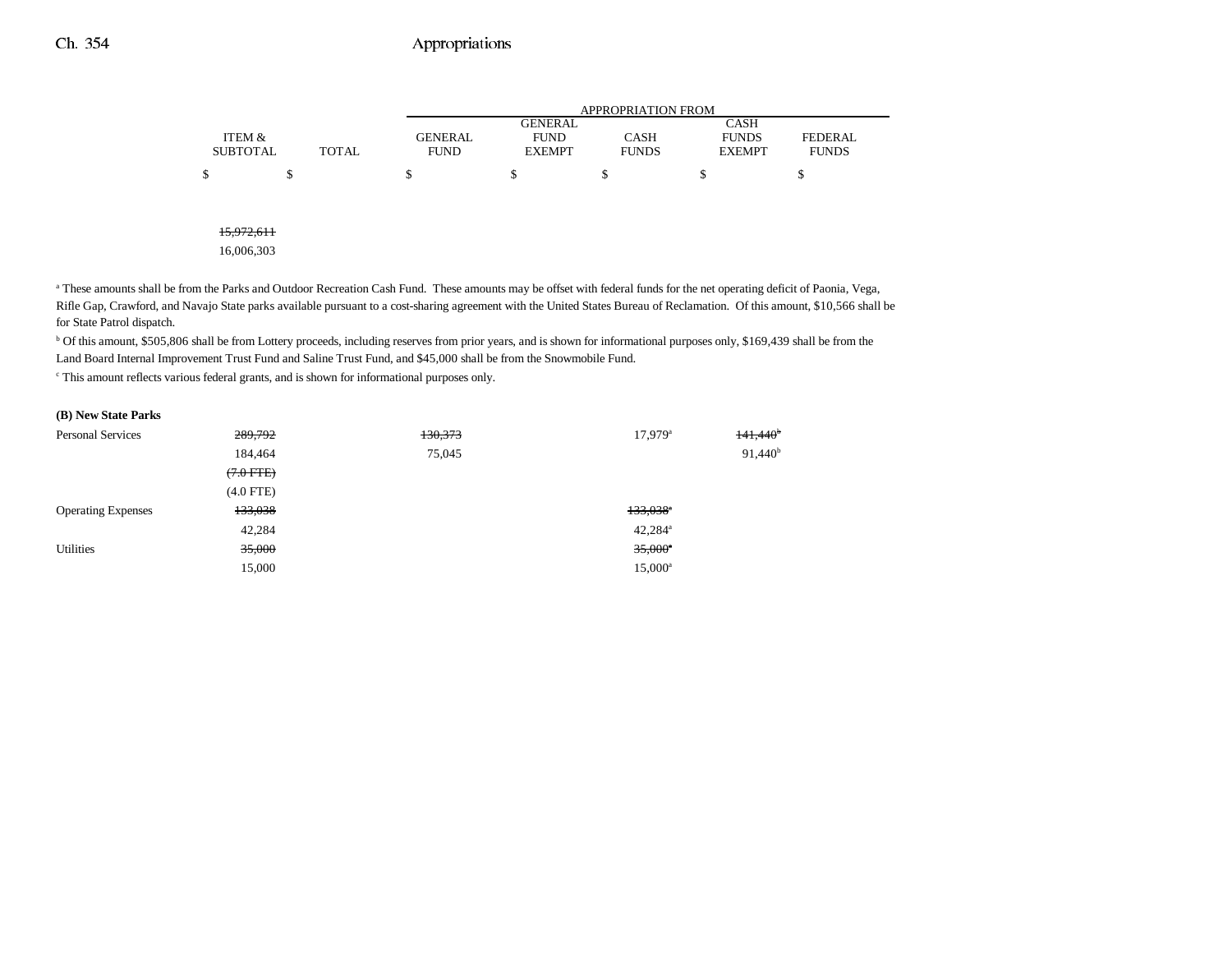Seasonal Work Program  $\frac{143,009}{2}$  $54,100$   $54,100$ 600,839 295,848 a These amounts shall be from the Parks and Outdoor Recreation Cash Fund. b This amount shall be from the Great Outdoors Colorado Board and is shown for informational purposes only.

| (C) Great Outdoors                   |           |                     |
|--------------------------------------|-----------|---------------------|
| Colorado Board Grants <sup>149</sup> | 4,359,000 | $4,359,000^{\rm a}$ |
|                                      |           | $(6.8$ FTE)         |

<sup>a</sup> This amount shall be from the Great Outdoors Colorado Board and is shown for informational purposes only.

| (D) Special Purpose                |           |                        |                        |
|------------------------------------|-----------|------------------------|------------------------|
| Snowmobile Program                 | 364,875   | $364,875$ <sup>a</sup> |                        |
| <b>River Outfitters Regulation</b> | 50,788    | 50,788 <sup>b</sup>    |                        |
| Off-Highway Vehicle                |           |                        |                        |
| Program                            | 172,039   | $172,039^{\circ}$      |                        |
|                                    |           | $(2.0$ FTE $)$         |                        |
| <b>Federal Grants</b>              | 277,677   |                        | $277,677$ <sup>d</sup> |
| <b>Indirect Cost Assessment</b>    | 700,600   | $700,600^{\circ}$      |                        |
| <b>State Trails System</b>         | 36,500    |                        | 36,500 <sup>f</sup>    |
|                                    | 1,602,479 |                        |                        |

a This amount shall be from the Snowmobile Recreation Fund.

<sup>b</sup> This amount shall be from the River Outfitters Cash Fund.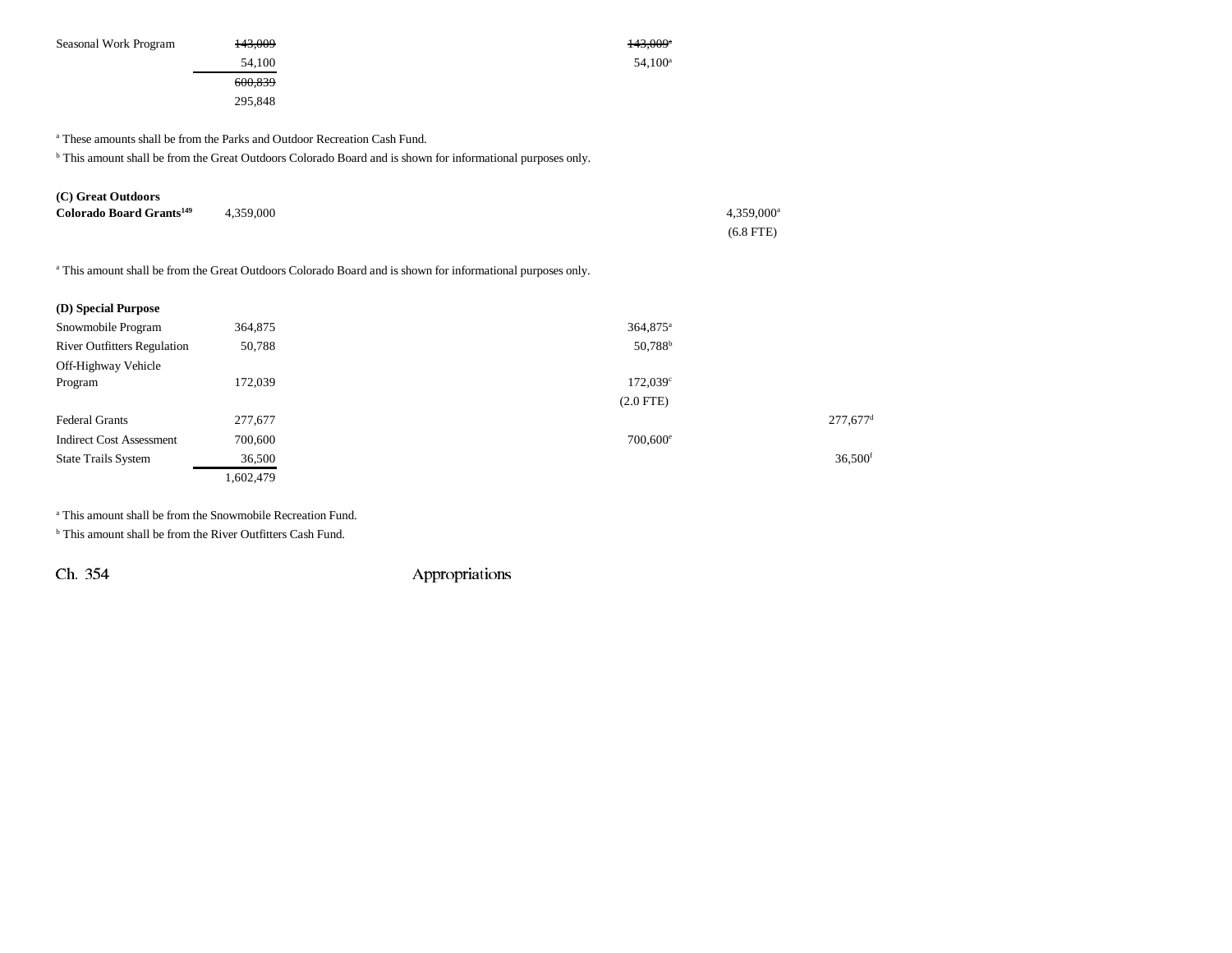|                 |              | APPROPRIATION FROM |               |              |               |              |
|-----------------|--------------|--------------------|---------------|--------------|---------------|--------------|
|                 |              |                    | GENERAL       |              | CASH          |              |
| ITEM &          |              | GENERAL            | <b>FUND</b>   | CASH         | <b>FUNDS</b>  | FEDERAL      |
| <b>SUBTOTAL</b> | <b>TOTAL</b> | <b>FUND</b>        | <b>EXEMPT</b> | <b>FUNDS</b> | <b>EXEMPT</b> | <b>FUNDS</b> |
|                 |              |                    |               |              |               |              |

c This amount shall be from the Off-highway Vehicle Recreation Fund.

d This amount reflects funds from the United States Coast Guard and is shown for informational purposes only.

e This amount shall be from the Parks and Outdoor Recreation Cash Fund.

f This amount reflects funds from the United States Department of Transportation and is shown for informational purposes only.

22,534,929 22,263,630

#### **(7) WATER CONSERVATION BOARD**

| (A) Administration        |              |
|---------------------------|--------------|
| <b>Personal Services</b>  | 1,970,874    |
|                           | $(27.0$ FTE) |
| <b>Operating Expenses</b> | 82,929       |
| Interstate Compacts       | 261,819      |
| Western States Water      |              |
| <b>Council Dues</b>       | 25,000       |
| Platte River Basin        |              |
| Cooperative Agreement     | 378,036      |
|                           | $(1.0$ FTE)  |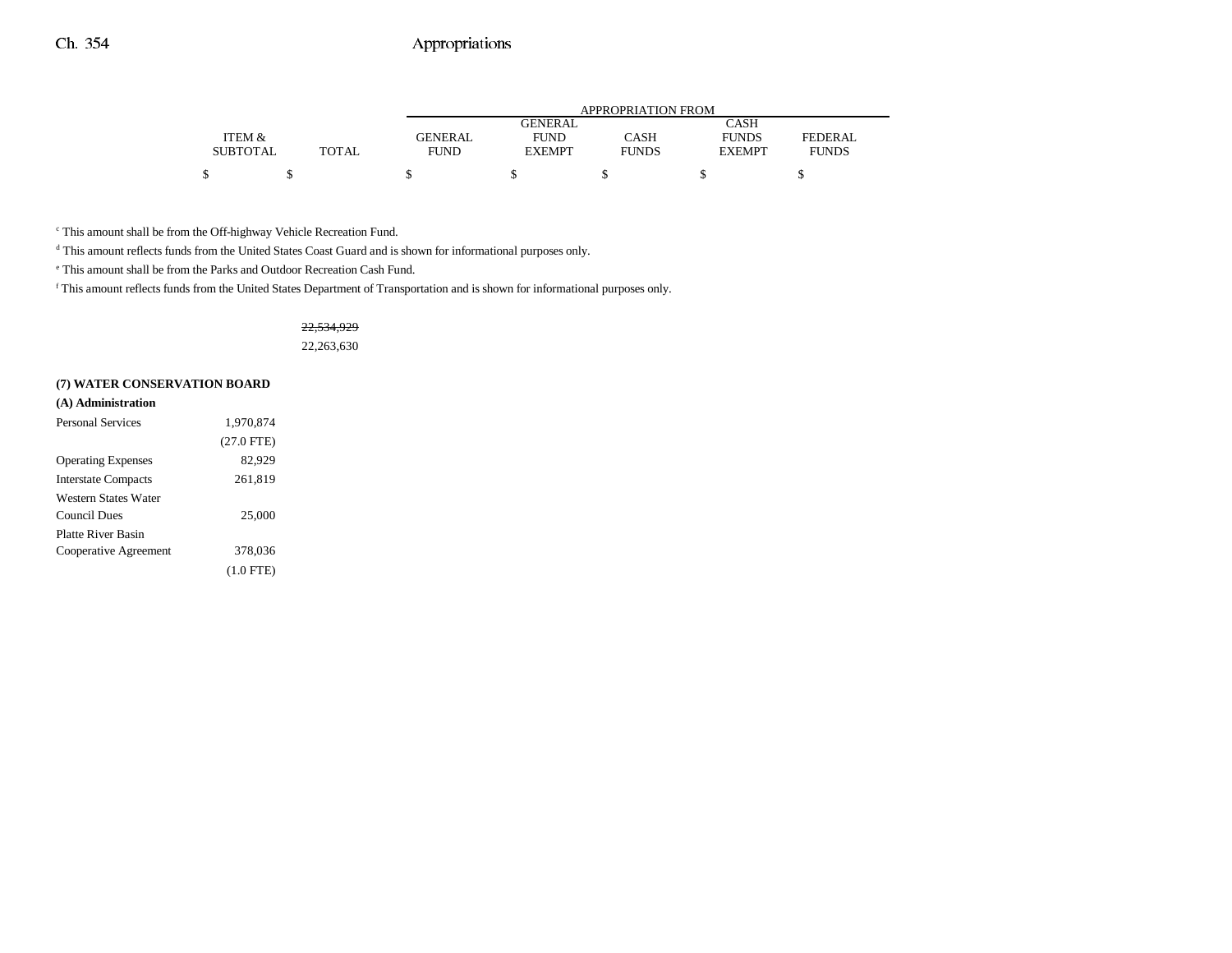Colorado River Decision

| Support System | 207,771     |           |                     |
|----------------|-------------|-----------|---------------------|
|                | $(3.0$ FTE) |           |                     |
|                | 2,926,429   | 1,126,183 | $1,800,246^{\circ}$ |

a Of this amount, \$1,126,183 shall be from reserves in the Water Conservation Board Construction Fund, \$378,036 shall be from the Fish and Wildlife Resources Account in the Water Conservation Board Construction Fund, and \$296,027(T) shall be from the Wildlife Cash Fund.

#### **(B) Special Purpose**

| <b>Federal Emergency</b>        |         |                      |             |
|---------------------------------|---------|----------------------|-------------|
| <b>Management Assistance</b>    | 78,838  |                      | 78,838      |
|                                 |         |                      | $(1.0$ FTE) |
| Dam Site Inventory              | 4,750   | $4,750^{\circ}$      |             |
| <b>Indirect Cost Assessment</b> | 140,628 | 135,490 <sup>a</sup> | 5,138       |
| <b>Weather Modification</b>     | 7,100   | 7,100 <sup>b</sup>   |             |
| <b>Water Conservation</b>       |         |                      |             |
| Program                         | 142,469 | $142,469^{\circ}$    |             |
|                                 |         | $(2.5$ FTE)          |             |
| Severance Tax Fund              | 275,000 | $275,000^{\circ}$    |             |
|                                 | 648,785 |                      |             |

a These amounts shall be from reserves in the Water Conservation Board Construction Fund.

 $<sup>b</sup>$  This amount shall be from weather modification permit fees.</sup>

c This amount shall be from the Operational Account of the Severance Tax Trust Fund.

3,575,214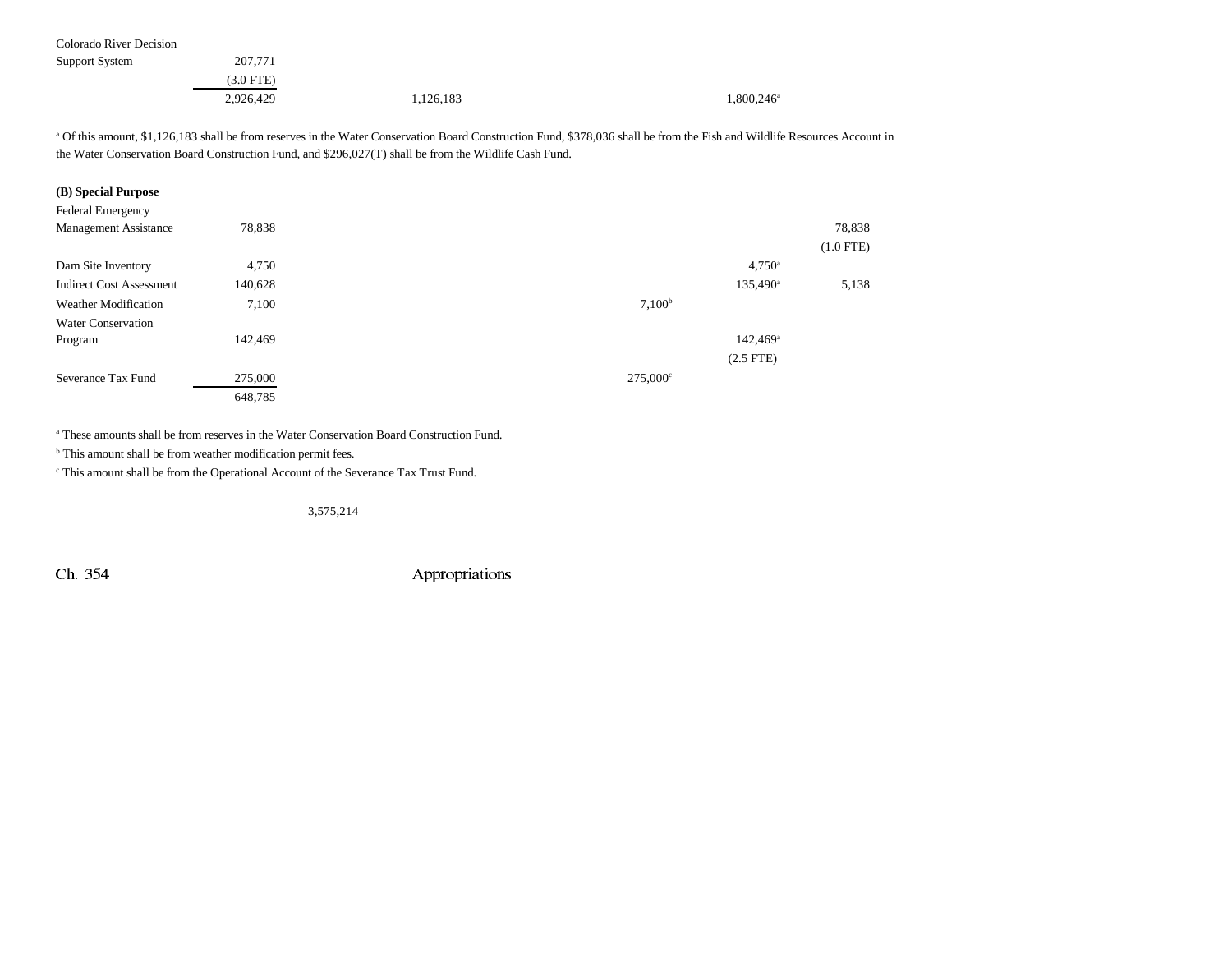|                                              |                                      |              | <b>APPROPRIATION FROM</b>     |                                                |                             |                                       |                                |  |
|----------------------------------------------|--------------------------------------|--------------|-------------------------------|------------------------------------------------|-----------------------------|---------------------------------------|--------------------------------|--|
|                                              | <b>ITEM &amp;</b><br><b>SUBTOTAL</b> | <b>TOTAL</b> | <b>GENERAL</b><br><b>FUND</b> | <b>GENERAL</b><br><b>FUND</b><br><b>EXEMPT</b> | <b>CASH</b><br><b>FUNDS</b> | CASH<br><b>FUNDS</b><br><b>EXEMPT</b> | <b>FEDERAL</b><br><b>FUNDS</b> |  |
|                                              | \$                                   | \$           | \$                            | \$                                             | \$                          | \$                                    | \$                             |  |
|                                              |                                      |              |                               |                                                |                             |                                       |                                |  |
| (8) WATER RESOURCES DIVISION <sup>150</sup>  |                                      |              |                               |                                                |                             |                                       |                                |  |
| <b>Personal Services</b>                     | 12,285,126                           |              | 12,285,126                    |                                                |                             |                                       |                                |  |
|                                              |                                      |              | $(227.6$ FTE)                 |                                                |                             |                                       |                                |  |
| <b>Operating Expenses</b>                    | 679,598                              |              | 665,078                       |                                                | $13,628^{\rm a}$            | 892 <sup>b</sup>                      |                                |  |
|                                              | 691,063                              |              | 676,543                       |                                                |                             |                                       |                                |  |
| <b>ARKANSAS RIVER</b>                        |                                      |              |                               |                                                |                             |                                       |                                |  |
| LITIGATION <sup>150a</sup>                   | 311,100                              |              | 311,100                       |                                                |                             |                                       |                                |  |
| <b>Interstate Compacts</b>                   | 53,527                               |              | 53,527                        |                                                |                             |                                       |                                |  |
| Water Data Bank                              | 251,428                              |              | 201,536                       |                                                | 44,850 <sup>c</sup>         | $5,042^d$                             |                                |  |
|                                              | $(5.0$ FTE)                          |              |                               |                                                |                             |                                       |                                |  |
| <b>Satellite Monitoring</b>                  |                                      |              |                               |                                                |                             |                                       |                                |  |
| System                                       | 319,340                              |              | 220,763                       |                                                | 94,898 <sup>e</sup>         | $3,679$ <sup>f</sup>                  |                                |  |
|                                              | $(2.0$ FTE)                          |              |                               |                                                |                             |                                       |                                |  |
| Ground Water Management                      | 548,133                              |              |                               |                                                | 497,393 <sup>g</sup>        | $50,740^{\rm h}$                      |                                |  |
|                                              | $(6.0$ FTE)                          |              |                               |                                                |                             |                                       |                                |  |
| <b>Indirect Cost Assessment</b>              | 21,466                               |              |                               |                                                | $20,883^{\rm i}$            | 583 <sup>j</sup>                      |                                |  |
| Augmentation of Water for<br>Sand and Gravel |                                      |              |                               |                                                |                             |                                       |                                |  |
| Extraction                                   | 35,000                               |              |                               |                                                | 35,000 <sup>k</sup>         |                                       |                                |  |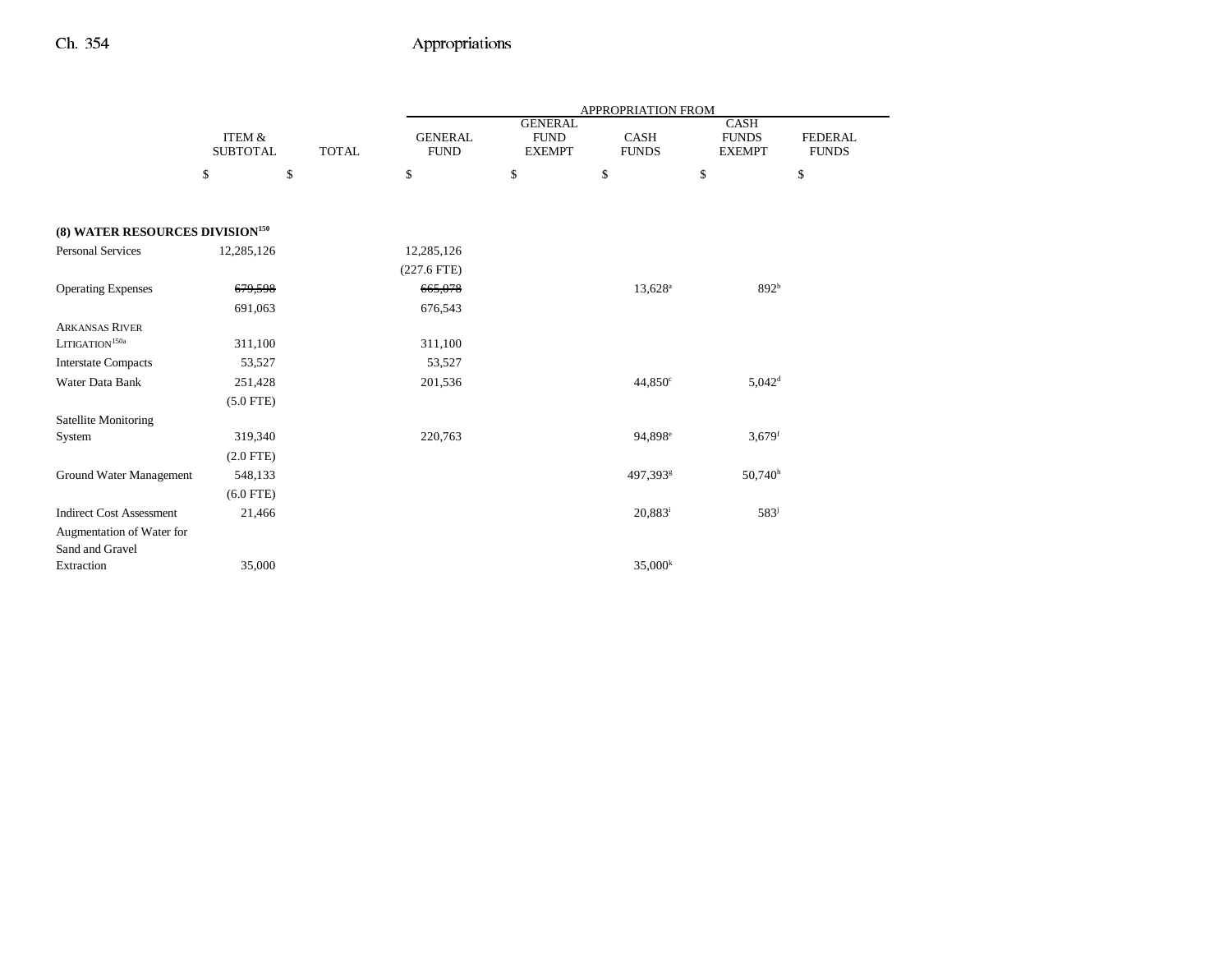| Dam Emergency Repair    | 50,000         |            |         | $50,000$ <sup>1</sup>  |                     |
|-------------------------|----------------|------------|---------|------------------------|---------------------|
| <b>Federal Grant</b>    | 11,500         |            |         |                        | 11,500 <sup>m</sup> |
| Colorado River Decision |                |            |         |                        |                     |
| Support System          | 216,472        |            | 108,236 | $108,236$ <sup>1</sup> |                     |
|                         | $(1.0$ FTE $)$ |            |         |                        |                     |
|                         |                | 14,471,590 |         |                        |                     |
|                         |                | 14,794,155 |         |                        |                     |

a Of this amount, \$8,364 shall be from the Publication Cash Fund and \$5,264 shall be from the Groundwater Publication Fund.

<sup>b</sup> This amount shall be from reserves in the Publication Cash Fund.

c This amount shall be from the Water Data Bank Cash Fund.

d This amount shall be from reserves in the Water Data Bank Cash Fund.

e This amount shall be from the Satellite Monitoring System Cash Fund.

f This amount shall be from reserves in the Satellite Monitoring System Cash Fund.

<sup>g</sup> This amount shall be from the Groundwater Management Cash Fund.

h This amount shall be from reserves in the Groundwater Management Cash Fund.

i This amount shall be from various sources of cash funds.

<sup>j</sup> This amount shall be from various sources of cash funds exempt.

k This amount shall be from the Gravel Pit Lakes Augmentation Fund.

l These amounts shall be from reserves in the Water Conservation Board Construction Fund.

m This amount reflects funds from the United States Bureau of Reclamation and is shown for informational purposes only.

## **(9) DIVISION OF WILDLIFE151, 152, 153, 154, 154a**

#### **(A) Habitat and Species Management**

(1) Wildlife Habitat Personal Services 3,993,837 5,405,024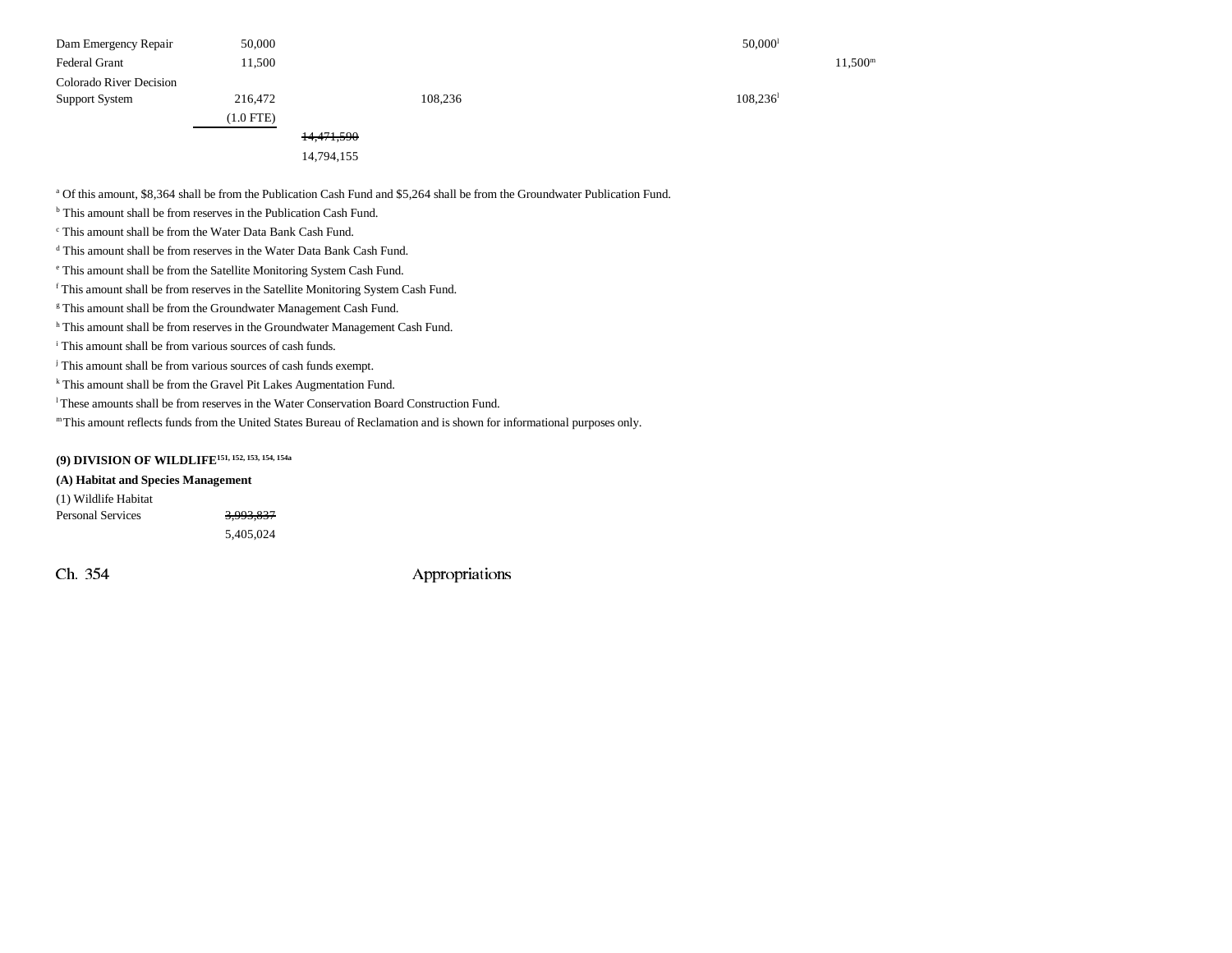|                             |                           |              | APPROPRIATION FROM            |                                                |                        |                                       |                                |
|-----------------------------|---------------------------|--------------|-------------------------------|------------------------------------------------|------------------------|---------------------------------------|--------------------------------|
|                             | ITEM &<br><b>SUBTOTAL</b> | <b>TOTAL</b> | <b>GENERAL</b><br><b>FUND</b> | <b>GENERAL</b><br><b>FUND</b><br><b>EXEMPT</b> | CASH<br><b>FUNDS</b>   | CASH<br><b>FUNDS</b><br><b>EXEMPT</b> | <b>FEDERAL</b><br><b>FUNDS</b> |
|                             | \$                        | \$           | \$                            | \$                                             | \$                     | \$                                    | \$                             |
|                             |                           |              |                               |                                                |                        |                                       |                                |
|                             |                           |              |                               |                                                |                        |                                       |                                |
|                             | $(78.1 \text{ FFE})$      |              |                               |                                                |                        |                                       |                                |
|                             | $(115.4$ FTE)             |              |                               |                                                |                        |                                       |                                |
| <b>Operating Expenses</b>   | 2,032,428                 |              |                               |                                                |                        |                                       |                                |
|                             | 2,850,116                 |              |                               |                                                |                        |                                       |                                |
| <b>Noxious Weed Control</b> | 200,000                   |              |                               |                                                |                        |                                       |                                |
| (2) Wildlife Species        |                           |              |                               |                                                |                        |                                       |                                |
| <b>Personal Services</b>    | 1,660,652                 |              |                               |                                                |                        |                                       |                                |
|                             | 1,555,487                 |              |                               |                                                |                        |                                       |                                |
|                             | $(36.5 \text{ FFE})$      |              |                               |                                                |                        |                                       |                                |
|                             | $(26.8$ FTE $)$           |              |                               |                                                |                        |                                       |                                |
| <b>Operating Expenses</b>   | 1,154,302                 |              |                               |                                                |                        |                                       |                                |
|                             | 572,900                   |              |                               |                                                |                        |                                       |                                |
|                             | 9,041,219                 |              |                               |                                                | 5,791,219 <sup>e</sup> | 350,000 <sup>b</sup>                  | 2,900,000                      |
|                             | 10,583,527                |              |                               |                                                | 7,205,713 <sup>a</sup> |                                       | 3,027,814                      |

a This amount shall be from the from the Wildlife Cash Fund.

b This amount shall be from the Nongame Wildlife Voluntary Contribution Fund.

**(B) Wildlife Related Recreation**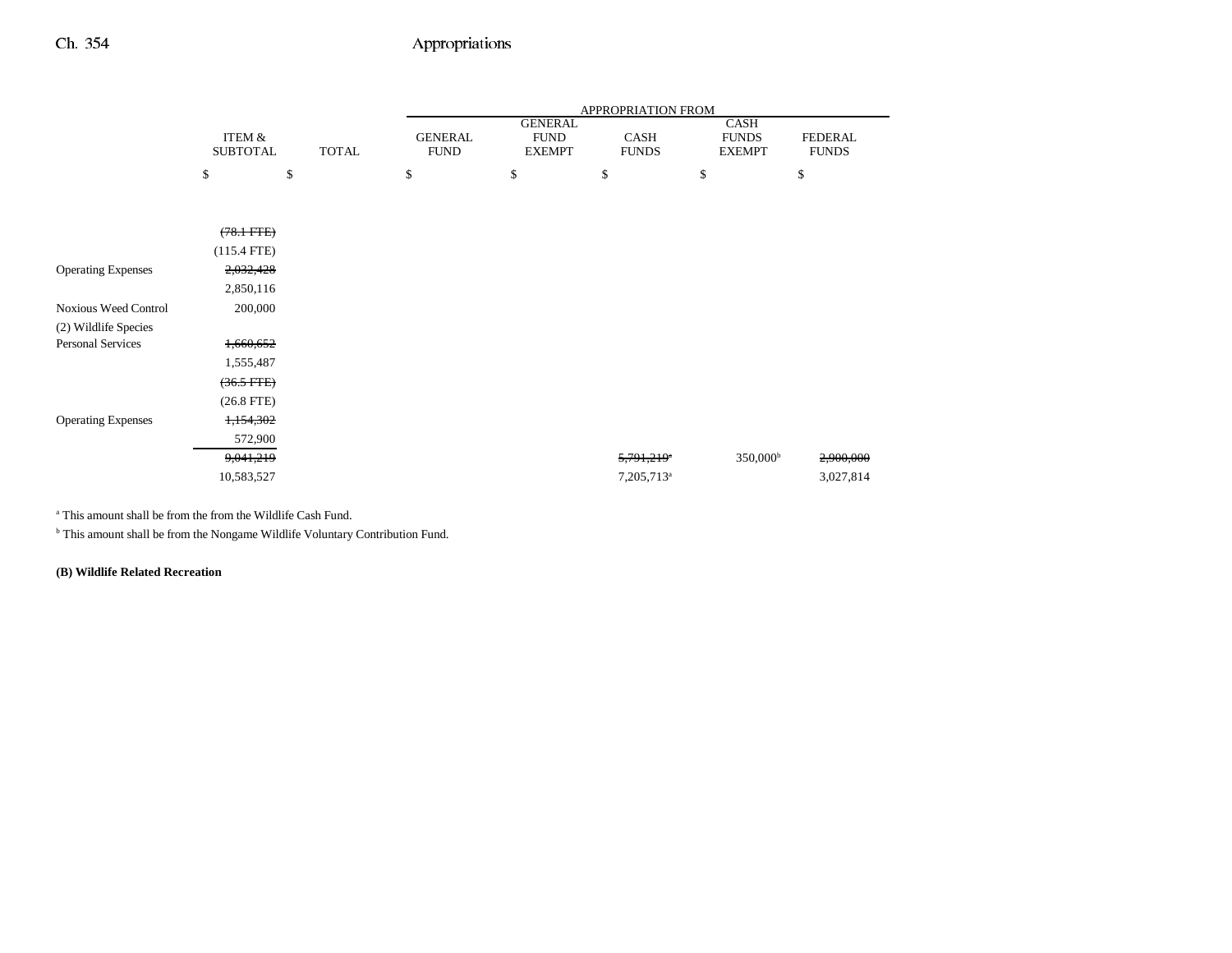| $(1)$ Hunting Recreation <sup>155</sup> |                      |  |
|-----------------------------------------|----------------------|--|
| <b>Personal Services</b>                | 4,660,228            |  |
|                                         | 3,324,200            |  |
|                                         | $(85.2$ FTE)         |  |
|                                         | $(63.7$ FTE)         |  |
| <b>Operating Expenses</b>               | 3,659,552            |  |
|                                         | 4,511,105            |  |
| <b>Chronic Wasting Disease</b>          |                      |  |
| Study                                   | 150,000              |  |
| (2) Fishing Recreation                  |                      |  |
| <b>Personal Services</b>                | 6.151.503            |  |
|                                         | 5,652,727            |  |
|                                         | (127.7 FTE)          |  |
|                                         | $(138.4$ FTE)        |  |
| <b>Operating Expenses</b>               | 2,183,323            |  |
|                                         | 2,761,658            |  |
| (3) Watchable Wildlife                  |                      |  |
| <b>Personal Services</b>                | 706,767              |  |
|                                         | 365,504              |  |
|                                         | $(7.1 \text{ FTE})$  |  |
|                                         | $(5.7$ FTE)          |  |
| <b>Operating Expenses</b>               | 216,015              |  |
|                                         | 101,491              |  |
| (4) Law Enforcement                     |                      |  |
| <b>Personal Services</b>                | <del>2,431,858</del> |  |
|                                         | 2,129,127            |  |
|                                         | $(56.8$ FTE $)$      |  |
|                                         |                      |  |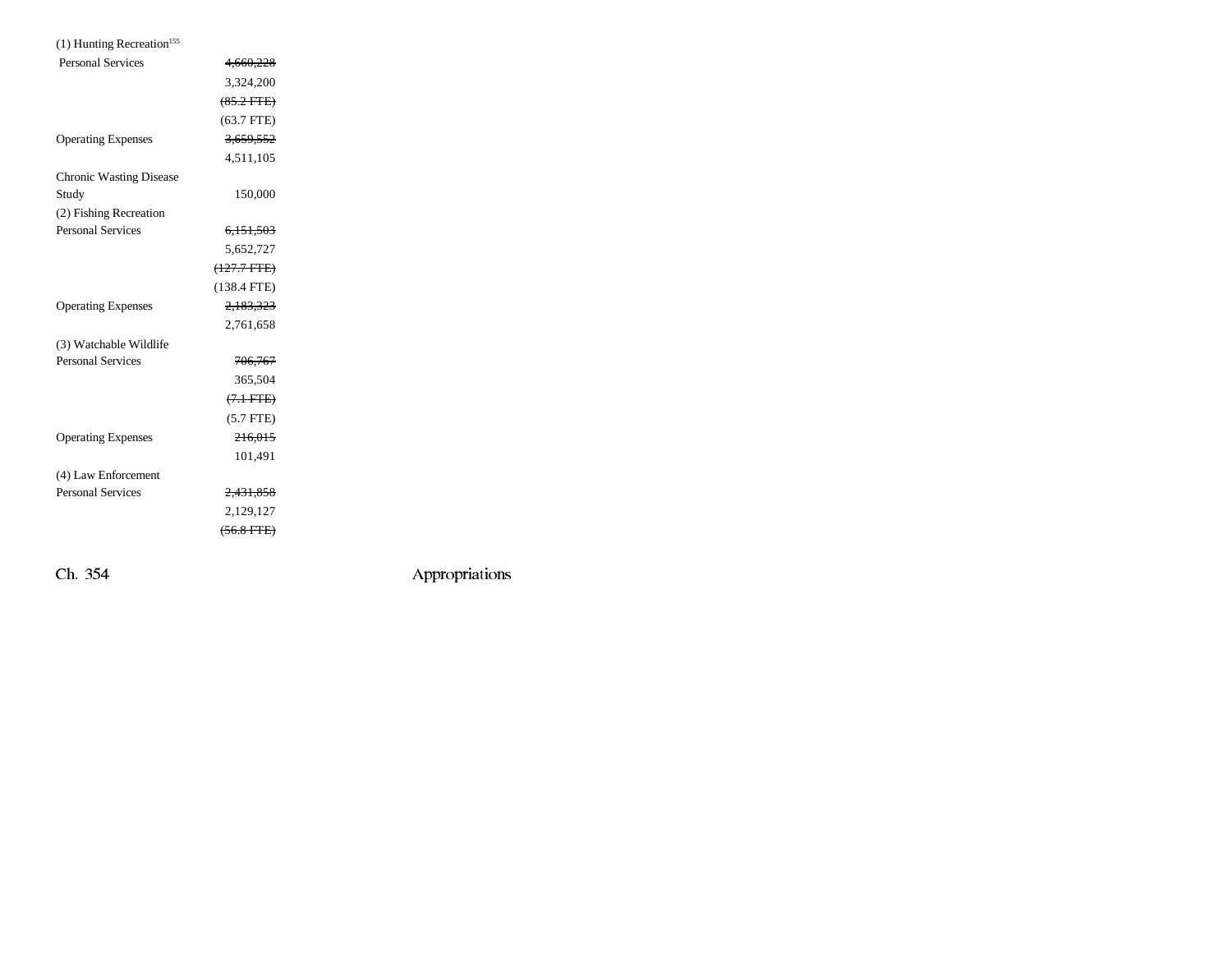|                           |                           |              | APPROPRIATION FROM            |                                                |                             |                                       |                                |
|---------------------------|---------------------------|--------------|-------------------------------|------------------------------------------------|-----------------------------|---------------------------------------|--------------------------------|
|                           | ITEM &<br><b>SUBTOTAL</b> | <b>TOTAL</b> | <b>GENERAL</b><br><b>FUND</b> | <b>GENERAL</b><br><b>FUND</b><br><b>EXEMPT</b> | <b>CASH</b><br><b>FUNDS</b> | CASH<br><b>FUNDS</b><br><b>EXEMPT</b> | <b>FEDERAL</b><br><b>FUNDS</b> |
|                           | \$                        | \$           | \$                            | \$                                             | \$                          | \$                                    | \$                             |
|                           |                           |              |                               |                                                |                             |                                       |                                |
|                           | $(41.2$ FTE)              |              |                               |                                                |                             |                                       |                                |
| <b>Operating Expenses</b> | 453,641                   |              |                               |                                                |                             |                                       |                                |
|                           | 394,562                   |              |                               |                                                |                             |                                       |                                |
| $(5)$ Licensing           |                           |              |                               |                                                |                             |                                       |                                |
| <b>Personal Services</b>  | 1,290,241                 |              |                               |                                                |                             |                                       |                                |
|                           | 1,040,439                 |              |                               |                                                |                             |                                       |                                |
|                           | $(21.3$ FTE)              |              |                               |                                                |                             |                                       |                                |
|                           | $(13.7$ FTE)              |              |                               |                                                |                             |                                       |                                |
| <b>Operating Expenses</b> | 732,117                   |              |                               |                                                |                             |                                       |                                |
|                           | 1,190,332                 |              |                               |                                                |                             |                                       |                                |
|                           | 22,635,245                |              |                               |                                                | $18,637,685$ <sup>a</sup>   |                                       | <del>3,997,560</del>           |
|                           | 21,621,145                |              |                               |                                                | 18,130,425 <sup>a</sup>     |                                       | 3,490,720                      |

<sup>a</sup> Of this amount, \$18,636,073 \$17,713,836 shall be from the from the Wildlife Cash Fund, \$414,977 SHALL BE FROM THE HABITAT PARTNERSHIP FUND, and \$1,612 shall be from the Search and Rescue Fund.

### **(C) Wildlife Education and Information**

(1) Wildlife Education Personal Services 1,690,407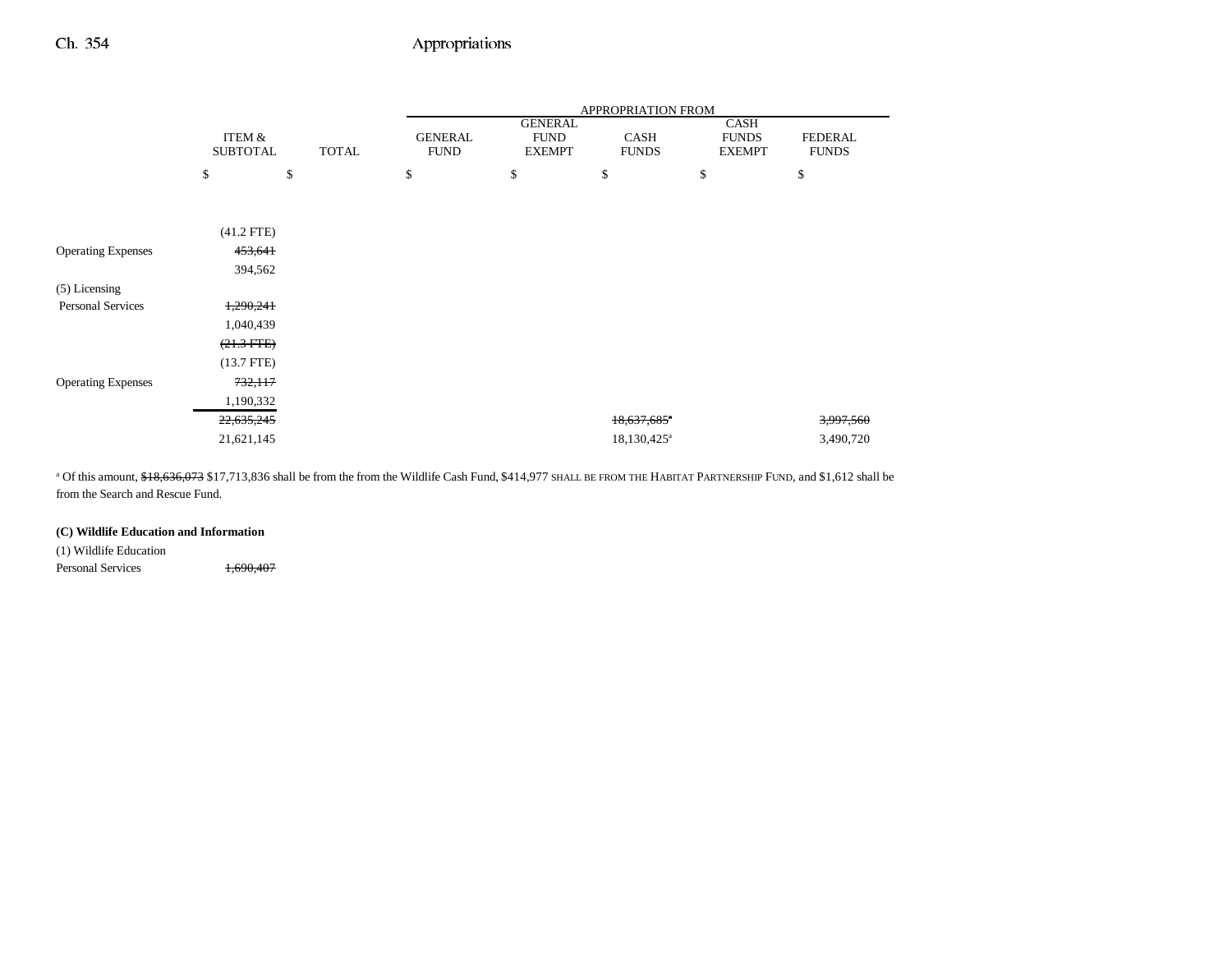|                           | 1,826,299       |
|---------------------------|-----------------|
|                           | $(28.4$ FTE $)$ |
|                           | $(31.6$ FTE)    |
| <b>Operating Expenses</b> | 621,379         |
|                           | 971,029         |
| (2) Wildlife Information  |                 |
| <b>Personal Services</b>  | 772,078         |
|                           | 921,381         |
|                           | $(14.2 FTE)$    |
|                           | $(17.2$ FTE)    |
| <b>Operating Expenses</b> | 951,955         |
|                           | 1,218,200       |
| (3) Customer Service      |                 |
| <b>Personal Services</b>  | 2,377,599       |
|                           | 3,291,249       |
|                           | $(56.8$ FTE $)$ |
|                           | $(78.6$ FTE $)$ |
| <b>Operating Expenses</b> | 352,875         |
|                           | 561,242         |
|                           | 6,766,293       |
|                           | 8,789,400       |

<sup>a</sup> Of this amount, \$5,765,913 \$7,409,994 shall be from the from the Wildlife Cash Fund and \$680,380 shall be from subscription revenues from Colorado Outdoors Magazine.

### **(D) Responsive Management**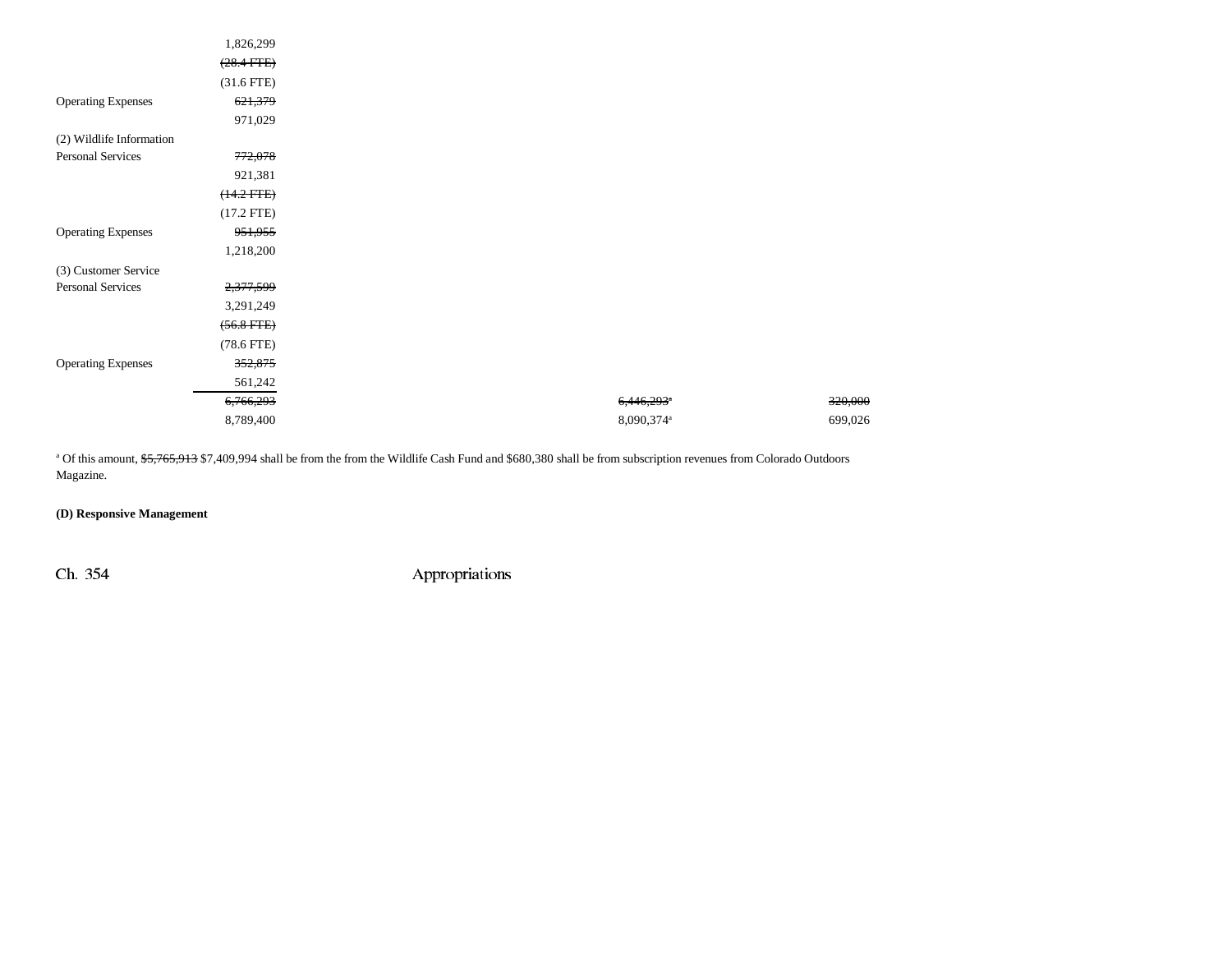|                           |                           |              | APPROPRIATION FROM            |                                                |                      |                                              |                         |
|---------------------------|---------------------------|--------------|-------------------------------|------------------------------------------------|----------------------|----------------------------------------------|-------------------------|
|                           | ITEM &<br><b>SUBTOTAL</b> | <b>TOTAL</b> | <b>GENERAL</b><br><b>FUND</b> | <b>GENERAL</b><br><b>FUND</b><br><b>EXEMPT</b> | CASH<br><b>FUNDS</b> | <b>CASH</b><br><b>FUNDS</b><br><b>EXEMPT</b> | FEDERAL<br><b>FUNDS</b> |
|                           | \$                        | \$           | \$                            | $\mathbb{S}$                                   | $\mathbb{S}$         | $\$$                                         | \$                      |
|                           |                           |              |                               |                                                |                      |                                              |                         |
| (1) Public Policy         |                           |              |                               |                                                |                      |                                              |                         |
| Personal Services         | 432,505                   |              |                               |                                                |                      |                                              |                         |
|                           | 858,920                   |              |                               |                                                |                      |                                              |                         |
|                           | $(7.1 \text{ FFE})$       |              |                               |                                                |                      |                                              |                         |
|                           | $(12.6$ FTE)              |              |                               |                                                |                      |                                              |                         |
| <b>Operating Expenses</b> | 244,112                   |              |                               |                                                |                      |                                              |                         |
|                           | 793,725                   |              |                               |                                                |                      |                                              |                         |
| (2) Human Resources       |                           |              |                               |                                                |                      |                                              |                         |
| <b>Personal Services</b>  | 3,111,972                 |              |                               |                                                |                      |                                              |                         |
|                           | 2,617,401                 |              |                               |                                                |                      |                                              |                         |
|                           | $(49.7 + TE)$             |              |                               |                                                |                      |                                              |                         |
|                           | $(43.3$ FTE)              |              |                               |                                                |                      |                                              |                         |
| <b>Operating Expenses</b> | 447,737                   |              |                               |                                                |                      |                                              |                         |
|                           | 1,757,284                 |              |                               |                                                |                      |                                              |                         |
| (3) Internal Systems      |                           |              |                               |                                                |                      |                                              |                         |
| Personal Services         | 7,978,757                 |              |                               |                                                |                      |                                              |                         |
|                           | 5,338,751                 |              |                               |                                                |                      |                                              |                         |
|                           | $(141.7 FTE)$             |              |                               |                                                |                      |                                              |                         |
|                           | $(122.4$ FTE)             |              |                               |                                                |                      |                                              |                         |
|                           |                           |              |                               |                                                |                      |                                              |                         |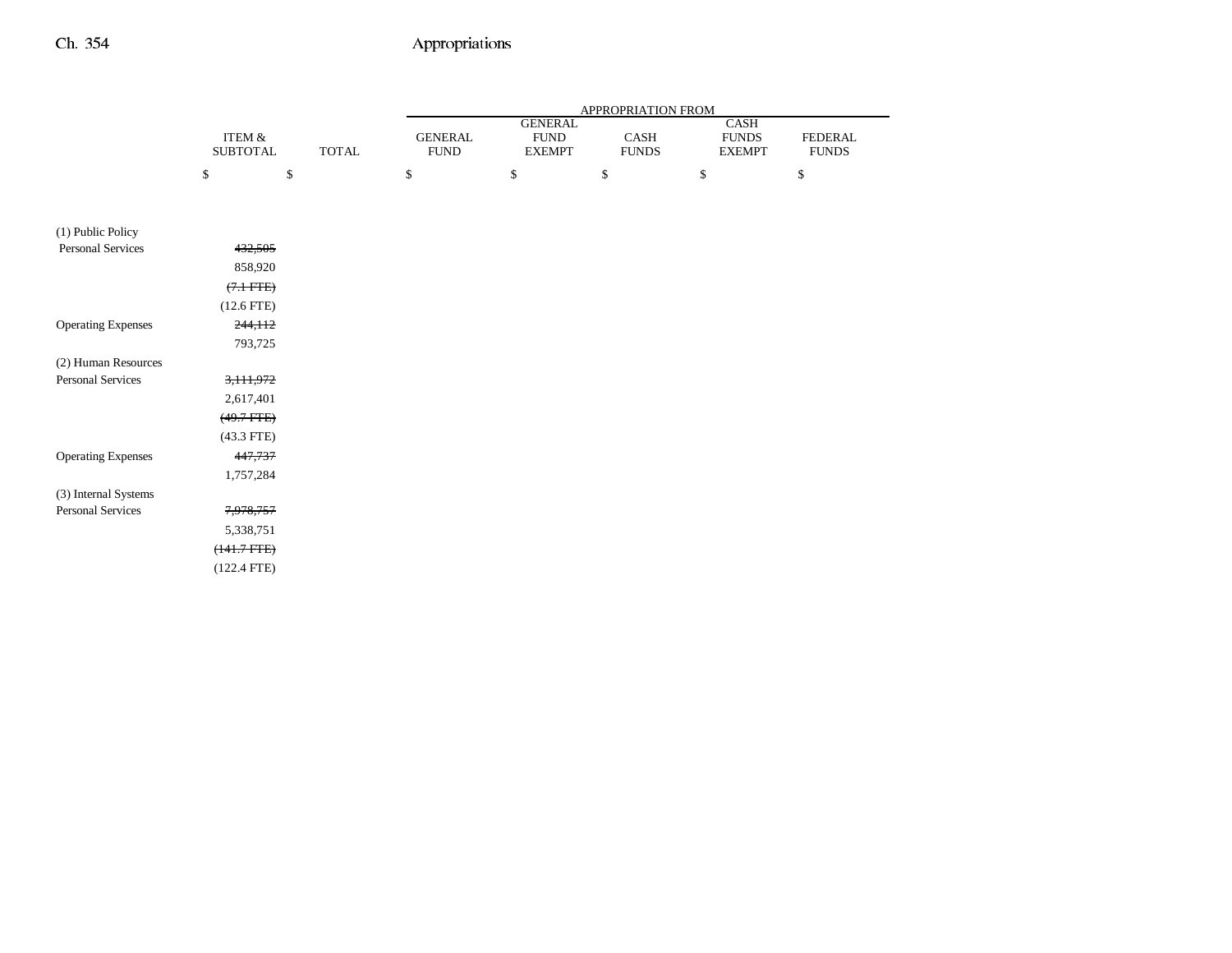| <b>Operating Expenses</b> | 4.255.821  |                         |
|---------------------------|------------|-------------------------|
|                           | 2.968.485  |                         |
|                           | 16.470.904 | 16,470,904 <sup>a</sup> |
|                           | 14.334.566 | 14,334,566 <sup>a</sup> |

<sup>a</sup> Of this amount, \$16,469,627 \$14,333,289 shall be from the from the Wildlife Cash Fund and \$1,277 shall be from the Search and Rescue Fund.

| (E) Special Purpose      |           |                        |
|--------------------------|-----------|------------------------|
| Wildlife Commission      |           |                        |
| Discretionary Fund       | 250,000   | $250.000$ <sup>a</sup> |
| Indirect Cost Assessment | 2,826,128 | $2,826,128^a$          |
|                          | 3,076,128 |                        |

a These amounts shall be from the Wildlife Cash Fund.

### **(F) Great Outdoors Colorado Board Grants156**

| <b>Habitat and Species</b>         |           |                          |
|------------------------------------|-----------|--------------------------|
| Management                         | 3,640,000 | $3,640,000$ <sup>a</sup> |
|                                    |           | $(14.8$ FTE)             |
| <b>Wildlife Related Recreation</b> | 325,000   | $325,000^{\rm a}$        |
|                                    |           | $(6.1$ FTE)              |
| Wildlife Education and             |           |                          |
| Information                        | 535,000   | 535,000 <sup>a</sup>     |
|                                    |           | $(1.1$ FTE)              |
|                                    | 4,500,000 |                          |

a These amounts shall be from the Great Outdoors Colorado Board and are shown for informational purposes only.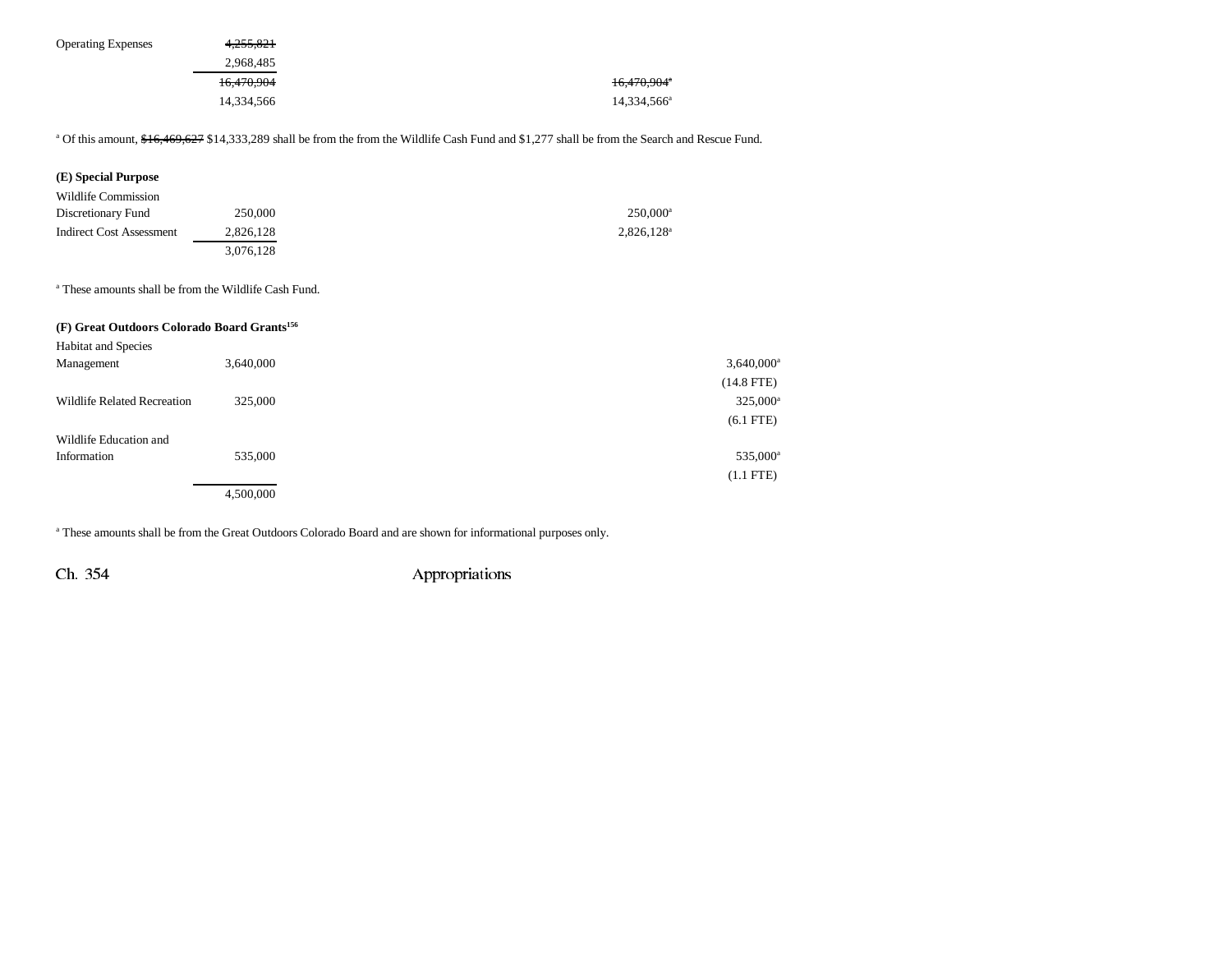|                               |                                      |              | APPROPRIATION FROM            |                                                |                      |                                       |                                |  |
|-------------------------------|--------------------------------------|--------------|-------------------------------|------------------------------------------------|----------------------|---------------------------------------|--------------------------------|--|
|                               | <b>ITEM &amp;</b><br><b>SUBTOTAL</b> | <b>TOTAL</b> | <b>GENERAL</b><br><b>FUND</b> | <b>GENERAL</b><br><b>FUND</b><br><b>EXEMPT</b> | CASH<br><b>FUNDS</b> | CASH<br><b>FUNDS</b><br><b>EXEMPT</b> | <b>FEDERAL</b><br><b>FUNDS</b> |  |
|                               | \$                                   | \$           | \$                            | \$                                             | \$                   | \$                                    | \$                             |  |
|                               |                                      |              |                               |                                                |                      |                                       |                                |  |
|                               |                                      |              |                               |                                                |                      |                                       |                                |  |
|                               |                                      | 62,489,789   |                               |                                                |                      |                                       |                                |  |
|                               |                                      | 62,904,766   |                               |                                                |                      |                                       |                                |  |
| (10) SOIL CONSERVATION BOARD  |                                      |              |                               |                                                |                      |                                       |                                |  |
| <b>Personal Services</b>      | 305,686                              |              | 293,349                       |                                                |                      | $12,337(T)^{a}$                       |                                |  |
|                               | 326,508                              |              | 314,171                       |                                                |                      |                                       |                                |  |
|                               | $(6.0$ FTE)                          |              |                               |                                                |                      |                                       |                                |  |
| <b>Operating Expenses</b>     | 35,115                               |              | 34,402                        |                                                |                      | $713(T)^{a}$                          |                                |  |
| Distributions to Soil         |                                      |              |                               |                                                |                      |                                       |                                |  |
| <b>Conservation Districts</b> | 391,714                              |              | 391,714                       |                                                |                      |                                       |                                |  |
| Assistance to Local           |                                      |              |                               |                                                |                      |                                       |                                |  |
| Government                    | 31,146                               |              | 31,146                        |                                                |                      |                                       |                                |  |
| Matching Grants to            |                                      |              |                               |                                                |                      |                                       |                                |  |
| Districts <sup>157</sup>      | 500,000                              |              | 500,000                       |                                                |                      |                                       |                                |  |
| Irrigation/Conservation       |                                      |              |                               |                                                |                      |                                       |                                |  |
| Program                       | 120,965                              |              | 13,317                        |                                                | 71,975 <sup>b</sup>  |                                       | 35,673                         |  |
|                               | $(3.0$ FTE)                          |              |                               |                                                |                      |                                       |                                |  |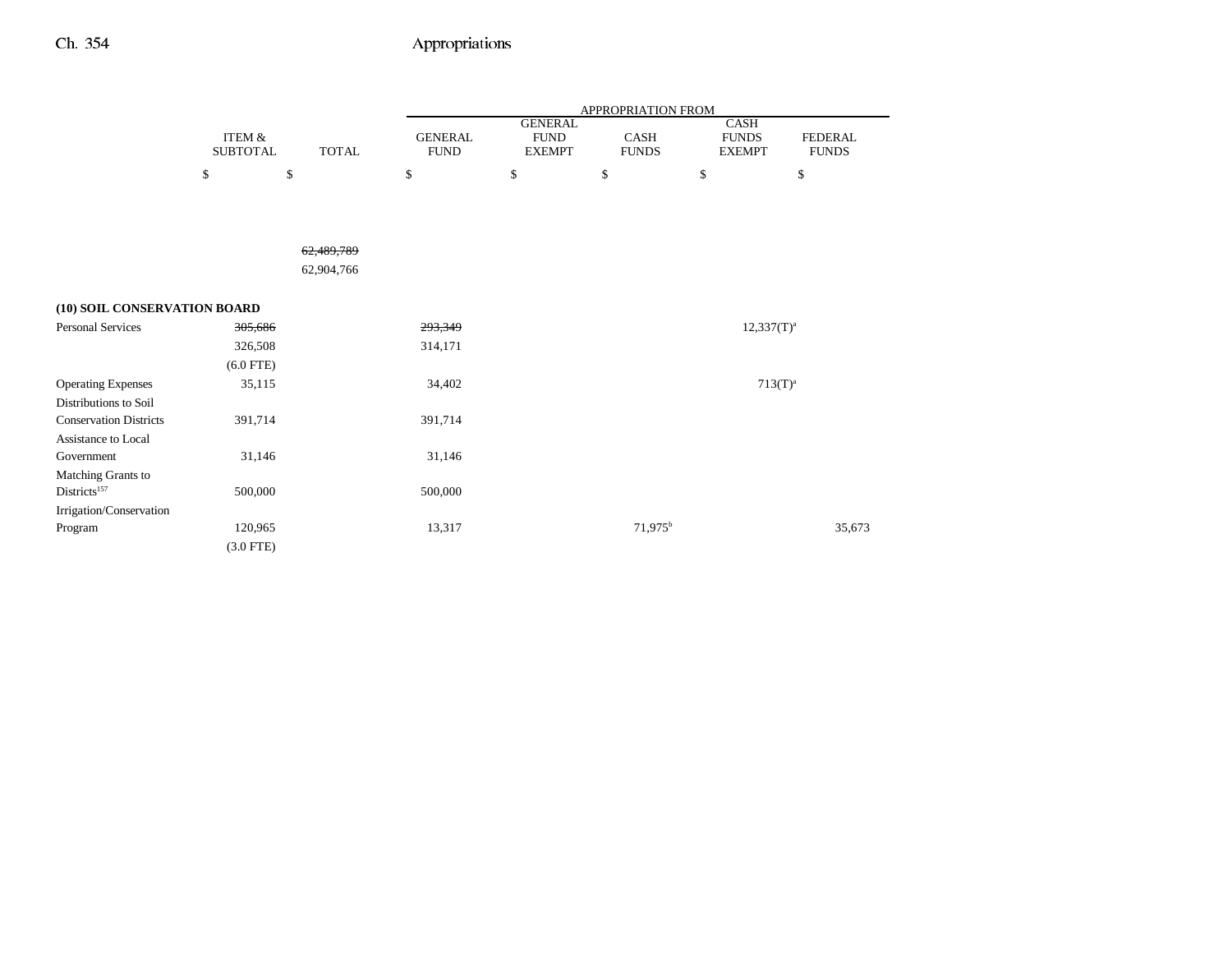Indirect Cost

| Assessment | 5,263 |            | 1.949 <sup>†</sup> | $344(T)^3$<br>◡᠇ | 2,970 |
|------------|-------|------------|--------------------|------------------|-------|
|            |       | $-389.889$ |                    |                  |       |

1,410,711

a These funds shall be from the Department of Transportation and other state agencies for the Living Snow Fence Program.

 $<sup>b</sup>$  These funds shall be from fees charged by well pump testing associations.</sup>

#### **TOTALS PART XIV**

#### **(NATURAL**

| RESOURCES) <sup>4, 5</sup> | \$139,278,385 | \$26,838,537 | \$79,969,522 | $$20.605.441$ <sup>*</sup> | \$11.864.885 |
|----------------------------|---------------|--------------|--------------|----------------------------|--------------|
|                            | \$140,102,043 | \$27,152,114 | \$80,532,007 | \$20,559,697 <sup>a</sup>  | \$11.858.225 |

a Of this amount, \$5,581,558 contains a (T) notation.

**FOOTNOTES** -- The following statements are referenced to the numbered footnotes throughout section 2.

- 4 (Governor lined through this provision. See L. 98, p. 2193.)
- 5 All Departments, Totals -- The General Assembly requests that copies of all reports requested in other footnotes contained in this act be delivered to the Joint Budget Committee and the majority and minority leadership in each house of the General Assembly. Each principal department of the state shall produce its rules and regulations in an electronic format that is suitable for public access through electronic means. Such rules and regulations in such format shall be submitted to the Office of Legislative Legal Services for publishing on the Internet. It is the intent of the General Assembly that this be done within existing resources.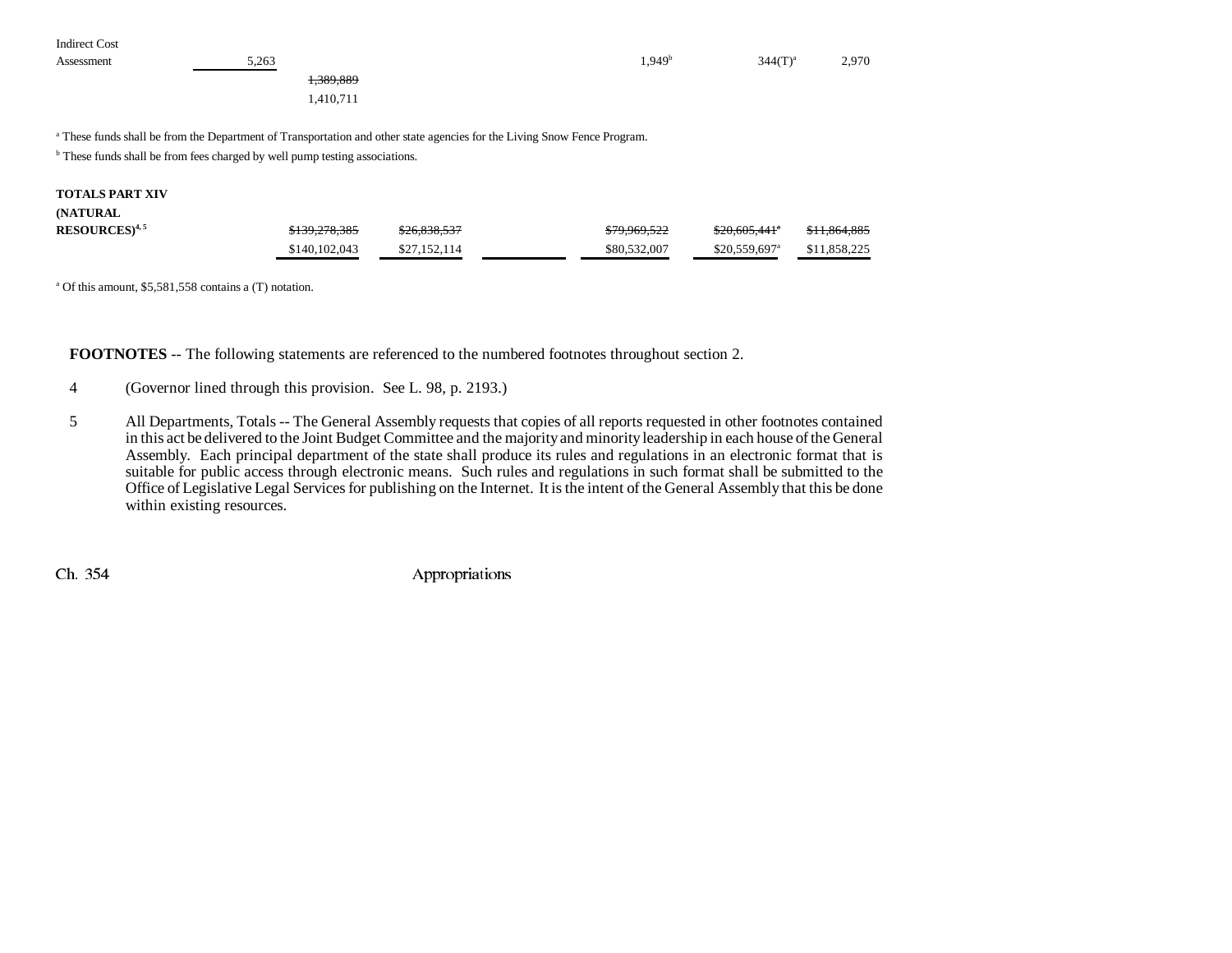|                 |              | APPROPRIATION FROM |                |              |               |              |  |
|-----------------|--------------|--------------------|----------------|--------------|---------------|--------------|--|
|                 |              |                    | <b>GENERAL</b> |              | CASH          |              |  |
| ITEM &          |              | <b>GENERAL</b>     | <b>FUND</b>    | CASH         | <b>FUNDS</b>  | FEDERAL      |  |
| <b>SUBTOTAL</b> | <b>TOTAL</b> | <b>FUND</b>        | <b>EXEMPT</b>  | <b>FUNDS</b> | <b>EXEMPT</b> | <b>FUNDS</b> |  |
| ¢               |              |                    |                |              |               |              |  |

- 127 Department of Law, Special Purpose, Comprehensive Environmental Response, Compensation and Liability Act Contracts; Department of Natural Resources, Executive Director's Office, Comprehensive Environmental Response, Compensation and Liability Act; and Department of Public Health and Environment, Hazardous Materials and Waste Management Division, Contaminated Site Cleanups -- The departments are requested to cooperate in the preparation of a report detailing each department's expenditures for CERCLA contracts. The report should include a case-by-case itemization of actual, estimated, and requested funding for personal services, contract services, operating expenses, and other costs. The report should be prepared annually and should be submitted with each department's budget request.
- 139 Department of Natural Resources, Executive Director's Office, Information Technology Services, Technology Initiative -- It is the intent of the General Assembly that moneys in this line item be restricted by the State Controller until the Commission on Information Management has reviewed and approved the Department's Year 2000 implementation plan.
- 140 Department of Natural Resources, Executive Director's Office, Information Technology Services, Technology Initiative -- It is the intent of the General Assembly that the Department be allowed to expend these funds in FY 1998-99 or FY 1999-2000.
- 141 Department of Natural Resources, Minerals and Geology, Coal Land Reclamation, Program Expenses; and Mines Program, Blaster Certification Program -- It is the intent of the General Assembly that the amount shown in the Cash Funds column shall be combined with the amount in the General Fund column for purposes of determining the match amount for the "M" and "H" Headnotes.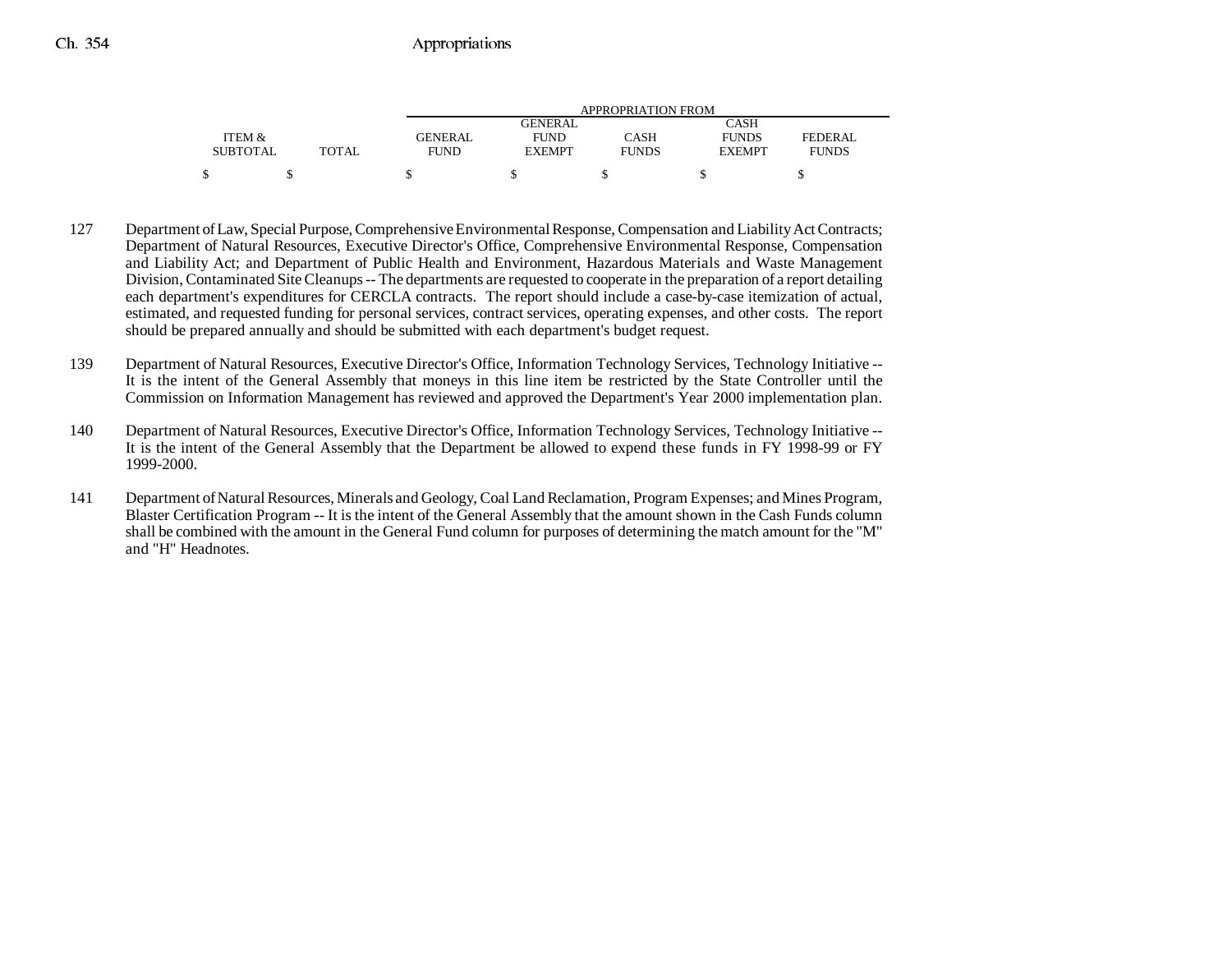- 142 Department of Natural Resources, Minerals and Geology, Coal Land Reclamation, Environmental Remediation Projects -- These funds are to be used to reclaim the following coal mine sites: Hawk's Nest Mine in Gunnison County, Arness-McGriffin Mine in La Plata County, GEC Mine in Fremont County, Sunlight Mine in Garfield County, Coal Gulch Mine in La Plata County, and Jewel Mine in Huerfano County. It is the intent of the General Assembly that these funds shall remain available until completion of the projects or the close of FY 2000-2001, whichever comes first. At project completion or the end of the three-year period, any unexpended balances shall revert to the Operational Account of the Severance Tax Trust Fund from which they were appropriated.
- 143 Department of Natural Resources, Minerals and Geology, Inactive Mines, Mine Site Reclamation -- It is the intent of the General Assembly that these funds shall remain available until completion of the project or the close of FY 2000-2001, whichever comes first. At project completion or the end of the three-year period, any unexpended balances shall revert to the Operation Account of the Severance Tax Trust Fund from which they were appropriated.
- 144 Department of Natural Resources, Minerals and Geology, Emergency Response Costs -- This appropriation is for the purpose of responding to environmental emergencies pursuant to Section 34-32-123, C.R.S. The Department is requested to submit a report detailing expenditures made from the Emergency Response Cash Fund, including a brief description of each emergency situation which required fund expenditures. This report should be submitted with the Department's annual budget request.
- 144a DEPARTMENT OF NATURAL RESOURCES, GEOLOGICAL SURVEY, LA PLATA COUNTY GEOLOGICAL MAPPING -- IT IS THE INTENT OF THE GENERAL ASSEMBLY THAT THE DEPARTMENT BE ALLOWED TO EXPEND THESE FUNDS IN FY 1998-99 OR FY 1999-2000.
- 145 (Governor lined through this provision. See L. 98, p. 2195.)
- 146 Department of Natural Resources, Oil and Gas Conservation Commission, Geographic Information Systems -- It is the intent of the General Assembly that moneys in this line be restricted by the State Controller until the Commission on Information Management has reviewed and approved the Oil and Gas Conservation Commission's implementation plan for this specific Geographic Information Systems project.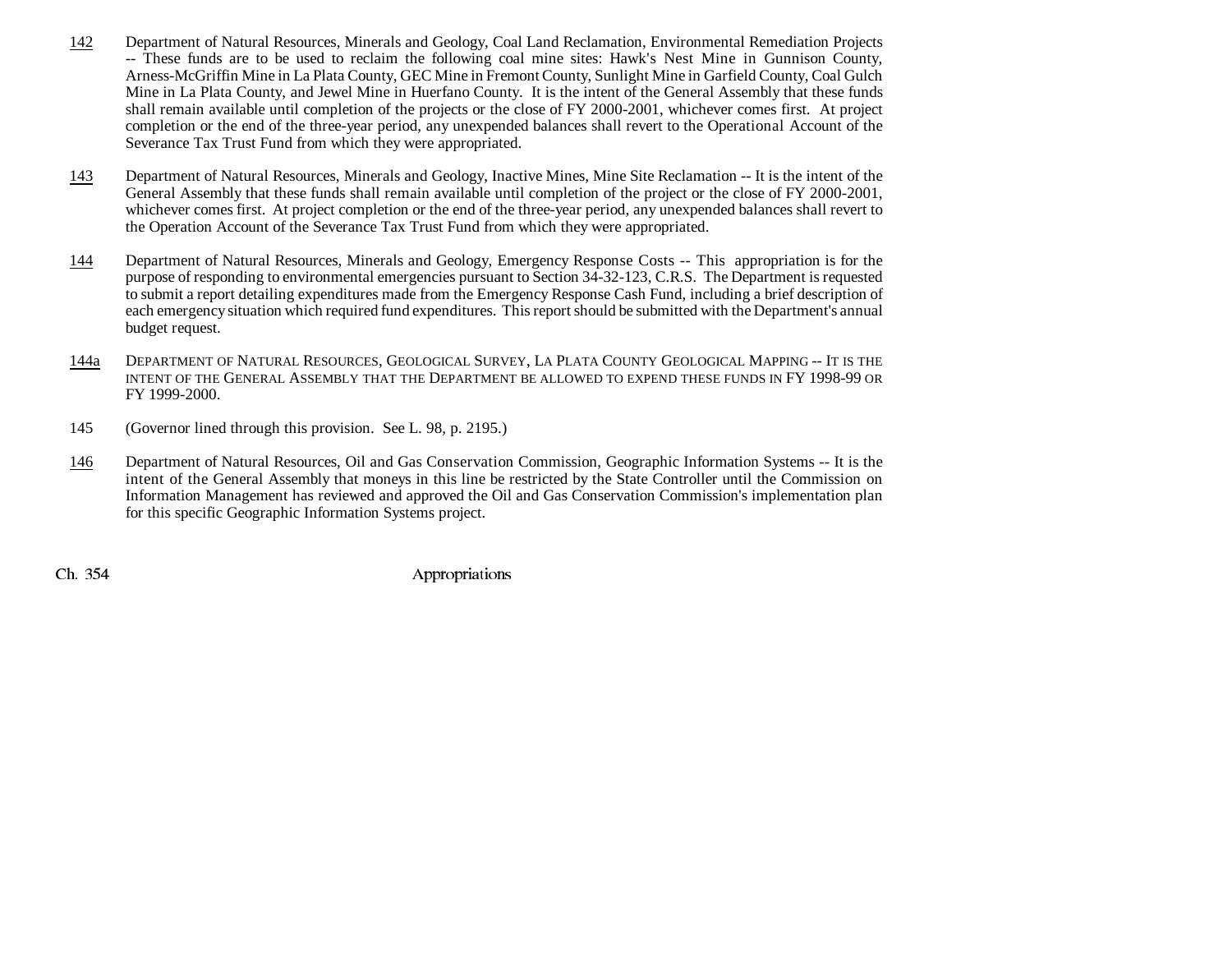|                 |              | APPROPRIATION FROM |                |              |               |              |  |
|-----------------|--------------|--------------------|----------------|--------------|---------------|--------------|--|
|                 |              |                    | <b>GENERAL</b> |              | CASH          |              |  |
| ITEM &          |              | <b>GENERAL</b>     | <b>FUND</b>    | CASH         | <b>FUNDS</b>  | FEDERAL      |  |
| <b>SUBTOTAL</b> | <b>TOTAL</b> | <b>FUND</b>        | <b>EXEMPT</b>  | <b>FUNDS</b> | <b>EXEMPT</b> | <b>FUNDS</b> |  |
|                 |              |                    |                |              |               |              |  |

- 148 Department of Natural Resources, Parks and Outdoor Recreation, Established State Parks -- The Department is requested to report to the Joint Budget Committee, with the Department's annual budget submission, the following information: A listing of each park for which additional funds were provided, and detailed information on how funding awards were expended for each component, including personal services, operating expenses, utilities, and seasonal work program. Expenditures should be shown by fund source.
- 149 Department of Natural Resources, Parks and Outdoor Recreation, Great Outdoors Colorado Board Grants -- These funds are anticipated from the Great Outdoors Colorado Board, and while these funds are not subject to appropriation by the Legislature pursuant to Article XXVII, Section 5, of the Colorado Constitution, they are shown here for informational purposes. The General Assembly accepts no obligation to continue funding these FTE and programs if Great Outdoors Colorado funds are no longer available.
- 150 Department of Natural Resources, Water Resources Division -- It is the intent of the General Assembly that General Fund support for the Satellite Monitoring System will continue, and that fair share user fees will be encouraged.
- 150a DEPARTMENT OF NATURAL RESOURCES, WATER RESOURCES DIVISION, ARKANSAS RIVER LITIGATION -- IT IS THE INTENT OF THE GENERAL ASSEMBLY THAT APPROPRIATIONS MADE IN THIS LINE ITEM BE AVAILABLE FOR EXPENDITURE IN FY1998-99AND FY 1999-2000.
- 151 Department of Natural Resources, Division of Wildlife -- It is the intent of the General Assembly that the Division of Wildlife submit a zero-based budget request for FY 1999-2000 to the Joint Budget Committee by November 1, 1998.